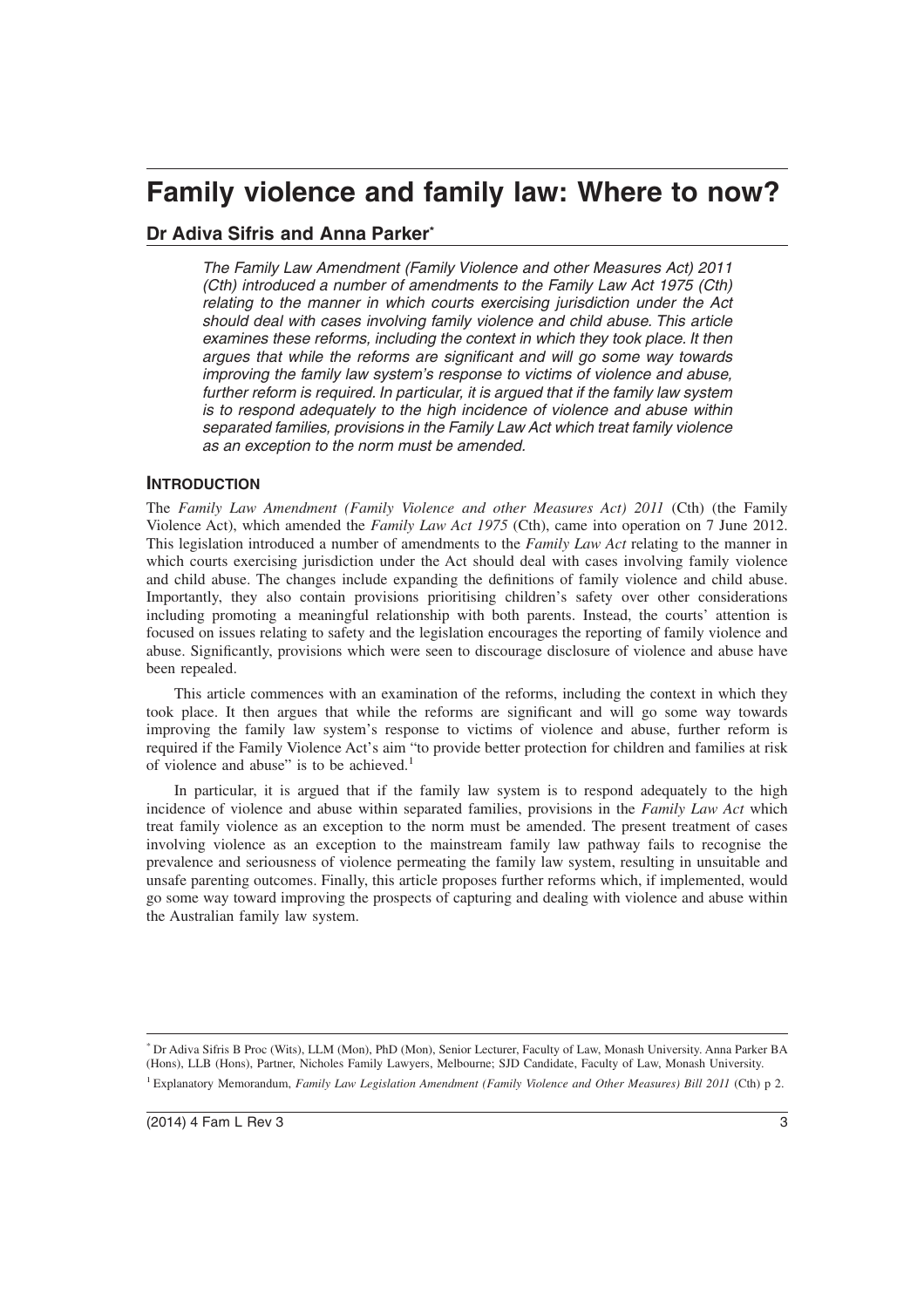## **CONTEXT OF THE REFORMS**

The Family Violence Act was largely a result of continued agitation suggesting that while family violence is a relatively common occurrence in separated families, particularly those whose parenting disputes are dealt with by the courts, it was not well understood and dealt with within the legal system. Many commentators considered that this was leading to inappropriate outcomes in parenting disputes.<sup>2</sup>

Research indicates that family violence is a pervasive problem in the population of separated families.<sup>3</sup> Family violence may take various different forms and can encompass a wide range of behaviours. It can affect victims and children in a variety of different ways, many of which were not recognised or catered for by the legislation prior to its amendment.<sup>4</sup> The many serious detrimental effects on children of being subjected or exposed to family violence are well documented.<sup>5</sup> While both men and women may be the victims and perpetrators of family violence, it is a gendered phenomenon which disproportionately affects women. In addition, men and women experience family violence differently.<sup>6</sup>

In a study conducted by the Australian Institute of Family Studies (AIFS), one in four mothers and one in six fathers reported physical violence inflicted by their former partner (with or without emotional abuse), and 39% of mothers and 36% of fathers reported emotional abuse alone. Eight percent of mothers and 3% of fathers reported ongoing fear for themselves and their child, with 92% of the mothers and 68% of the fathers reporting fears predominantly about the other parent.<sup>7</sup> Other research has demonstrated that, in comparison with men, women who are violent are more likely to be driven by frustration and anger rather than by a specific objective, such as control. Furthermore, their violence is more likely to be committed in self defence, or in response to provocation.<sup>8</sup> The recognition of the complexities and gendered nature of violence has led the Council of Australian Governments to develop a National Plan to reduce violence against women and their children.<sup>9</sup> The National Plan aims to make a real and sustained reduction in the levels of violence against women by coordinating action across jurisdictions to prevent violence from occurring, to hold perpetrators accountable and to encourage behaviour change.<sup>10</sup> The AIFS together with the University of Western Sydney are currently engaged with The Domestic and Family Violence Prevention Review and Evaluation, which is aimed at prevention of and early intervention in family violence.<sup>11</sup>

<sup>3</sup> Kaspiew R et al, *Evaluation of the 2006 Family Law Reforms* (Australian Institute of Family Studies, 2009) pp 78-79, http://www.aifs.gov.au/institute/pubs/fle/evaluationreport.pdf viewed 20 February 2014; Qu L and Weston R, *Parenting Dynamics After Separation: A Follow-up Study of Parents Who Separated After the 2006 Family Law Reforms* (Australian Institute of Family Studies, 2010).

4 Jaffe P et al, "Custody Disputes Involving Allegations of Domestic Violence: The Need for Differentiated Approaches to Parenting Plans" (2008) 46 *Family Court Review* 500; Wangmann J, *Different Types Of Intimate Partner Violence – An Exploration Of The Literature* (Issues Paper, Australian Domestic & Family Violence Clearinghouse, 2011).

5 See, for example, Bromfield L et al, *Issues for the Safety and Wellbeing of Children in Families with Multiple and Complex Problems: The Co-occurrence of Domestic Violence, Parental Substance Misuse, and Mental Health Problems* (Issues Paper, Australian Institute of Family Studies, 2010); Time for Action: The National Council's Plan for Australia to Reduce Violence Against Women and their Children, 2009-2021 (National Council to Reduce Violence against Women and their Children, March 2009).

<sup>6</sup> Wangmann, n 4.

<sup>7</sup> Kaspiew et al, n 2 at 39-40.

<sup>8</sup> Morgan A and Chadwick H, *Key Issues in Domestic Violence* (Summary Paper, Australian Institute of Criminology, December 2009) p 3.

<sup>9</sup> Council of Australian Governments, *National Plan to Reduce Violence against Women and their Children 2010-2022*, http://www.fahcsia.gov.au/our-responsibilities/women/programs-services/reducing-violence/thenational-plan-to-reduce-violence-against-women-and-their-children viewed 20 February 2014.

<sup>10</sup> Council of Australian Governments, n 9, foreword.

<sup>11</sup> Domestic and Family Violence Prevention Review and Evaluation, http://www.aifs.gov.au/vpr viewed 20 February 2014.

<sup>&</sup>lt;sup>2</sup> See, for example, Alexander R, "Moving Forwards or Back to the Future? An Analysis of Case Law on Family Violence under the Family Law Act 1975 (Cth)" (2010) 16 UNSWLJ 63; Kaspiew R et al, "Family Violence: Key Findings from the Evaluation of the 2006 Family Law Reforms" (2010) 85 *Family Matters* 38.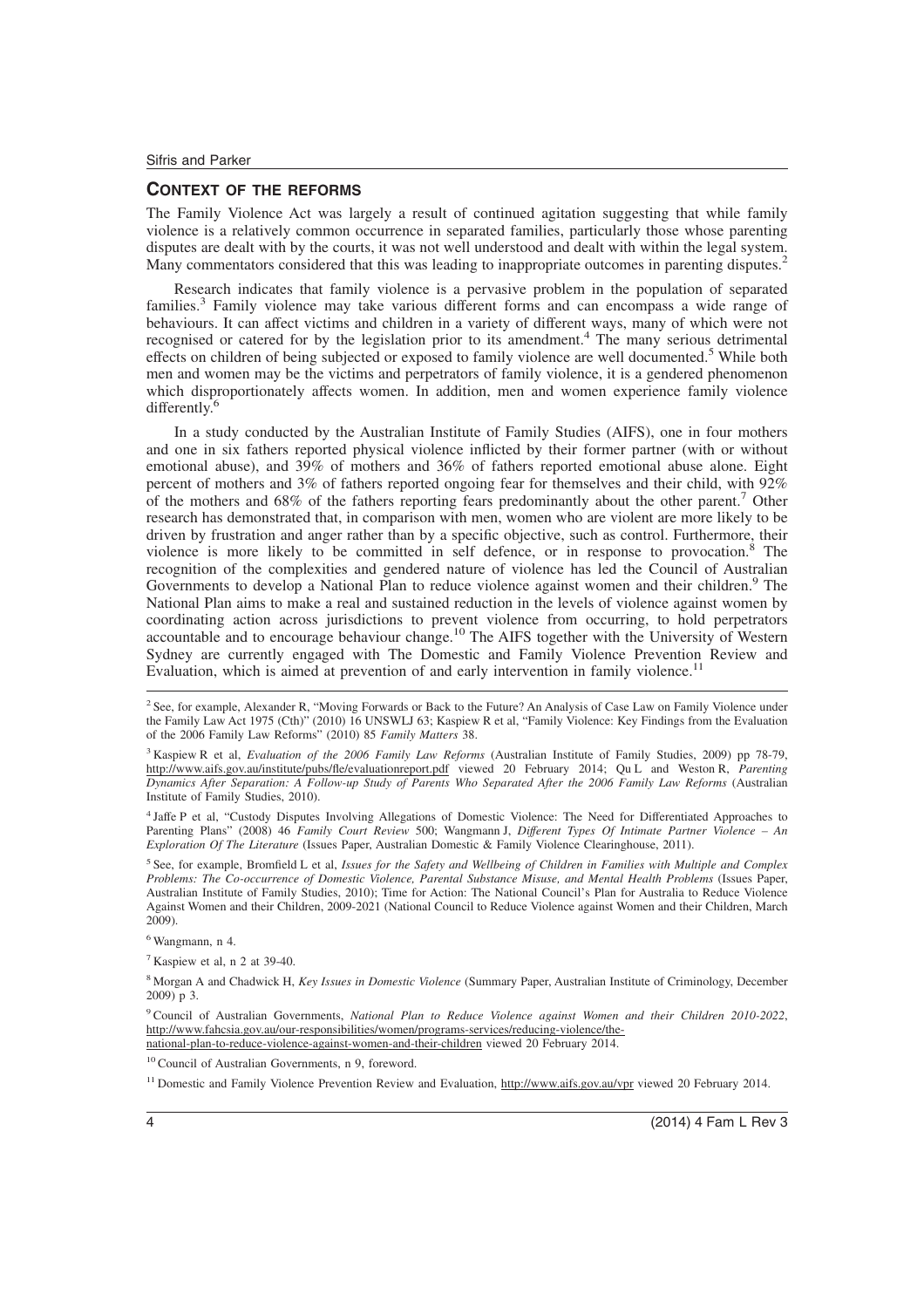# **PROBLEMS WITH THE LEGISLATION PRIOR TO THE FAMILY VIOLENCE ACT**

A large proportion of parenting cases dealt with by the family law courts involve allegations of violence and abuse.<sup>12</sup> Research undertaken by the AIFS revealed that allegations of family violence, child abuse or both were made in over 57% of litigated cases, with the figure rising to over 72% of those cases that were judicially determined.<sup>13</sup>

Notwithstanding the prevalence of violence among families accessing the family law system, prior to the passing of the Family Violence Act an issue of particular concern was the perceived inadequate treatment of family violence in parenting disputes.<sup>14</sup> It was suggested that the 2006 reforms to the *Family Law Act*, <sup>15</sup> which promoted shared parenting, had marginalised family violence.<sup>16</sup> Prior to the enactment of the Family Violence Act, when determining the best interests of a child and with whom a child was to live or spend time, there were no specific provisions in the legislation which prioritised protection from harm over the need for a child to have a meaningful relationship with both parents. This resulted in substantial criticism of the legislation, including expressions of concern that the *Family Law Act* had moved away from protecting the interests and safety of women and children in acceding to men's demands for increased time with their children.<sup>17</sup>

In addition, one of the most controversial provisions enacted in the 2006 reforms was the so-called "friendly parent" provision, which required a court, when making a parenting order, to take into account "the willingness and ability of each of a child's parents to facilitate and encourage a close and continuing relationship between the child and the other parent".<sup>18</sup> This section attracted criticism as it ignored the reality that at times parents are required to take action to protect their children from harm. Moreover, this provision discouraged parents from disclosing violence by the other parent for fear of being regarded as an "unfriendly parent", thus potentially placing children in an unsafe environment.<sup>19</sup>

A related concern was the enactment of s 117AB, which required the court to make a costs order against a person who had made a false statement or allegation. This provision was criticised as a result of its potential to deter victims of abuse and violence from disclosing their experiences for fear of not being believed.<sup>20</sup> This was of particular concern given the private and underreported nature of family violence, $2<sup>1</sup>$  which means that there is frequently limited independent evidence of its occurrence.

<sup>16</sup> See, for example, Rathus Z, "Shifting the Gaze: Will Past Violence be Silenced by a Further Shift of the Gaze to the Future under the New Family Law System?" (2007) 21 AJFL 87.

<sup>&</sup>lt;sup>12</sup> Family Court of Australia, Submission to the House of Representatives Standing Committee on Family and Community Affairs, Parliament of Australia, Canberra, 14 October 2003; Alexander R, "Safer But Not Yet Safe: Reducing the Risks of Violence in Children's Matters" (2013) 87(3) Law Inst J 49 at 49.

<sup>13</sup> Moloney L et al, *Allegations of Family Violence and Child Abuse in Family Law Children's Proceedings: A Pre-reform Exploratory Study* (Australian Institute of Family Studies, 2007) p 67.

<sup>&</sup>lt;sup>14</sup> See, for example, Kaspiew R, "Family Violence in Children's Cases under the Family Law Act 1975 (Cth): Past Practice and Future Challenges" (2008) 14 *Journal of Family Studies* 279.

<sup>15</sup> *Family Law Amendment (Shared Parental Responsibility) Act 2006* (Cth).

 $17$  For example, Shea Hart A and Bagshaw D, "The Idealised Post-separation Family in Australian Family Law: A Dangerous Paradigm in Cases of Domestic Violence" (2008) 14 *Journal of Family Studies* 291; Moloney L, "Violence Allegations in Parenting Disputes: Reflections on Court-based Decision Making Before and After the 2006 Australian Family Law Reforms" (2008) 14 *Journal of Family Studies* 254.

<sup>&</sup>lt;sup>18</sup> This provision was contained in s  $60CC(3)(c)$  of the *Family Law Act 1975* (Cth).

<sup>&</sup>lt;sup>19</sup> For example, de Simone T, "The Friendly Parent Provisions in Australian Family Law: How Friendly Will You Need to Be?" (2008) 22 AJFL 56.

<sup>20</sup> For example, Rathus, n 16. See also Kaspiew et al, n 3, p 247.

<sup>21</sup> Australian Domestic & Family Violence Clearinghouse, *Family Law Act Reform: The Potential for Screening and Risk Assessment for Family Violence* (Discussion Paper, 2007) pp 1, 6.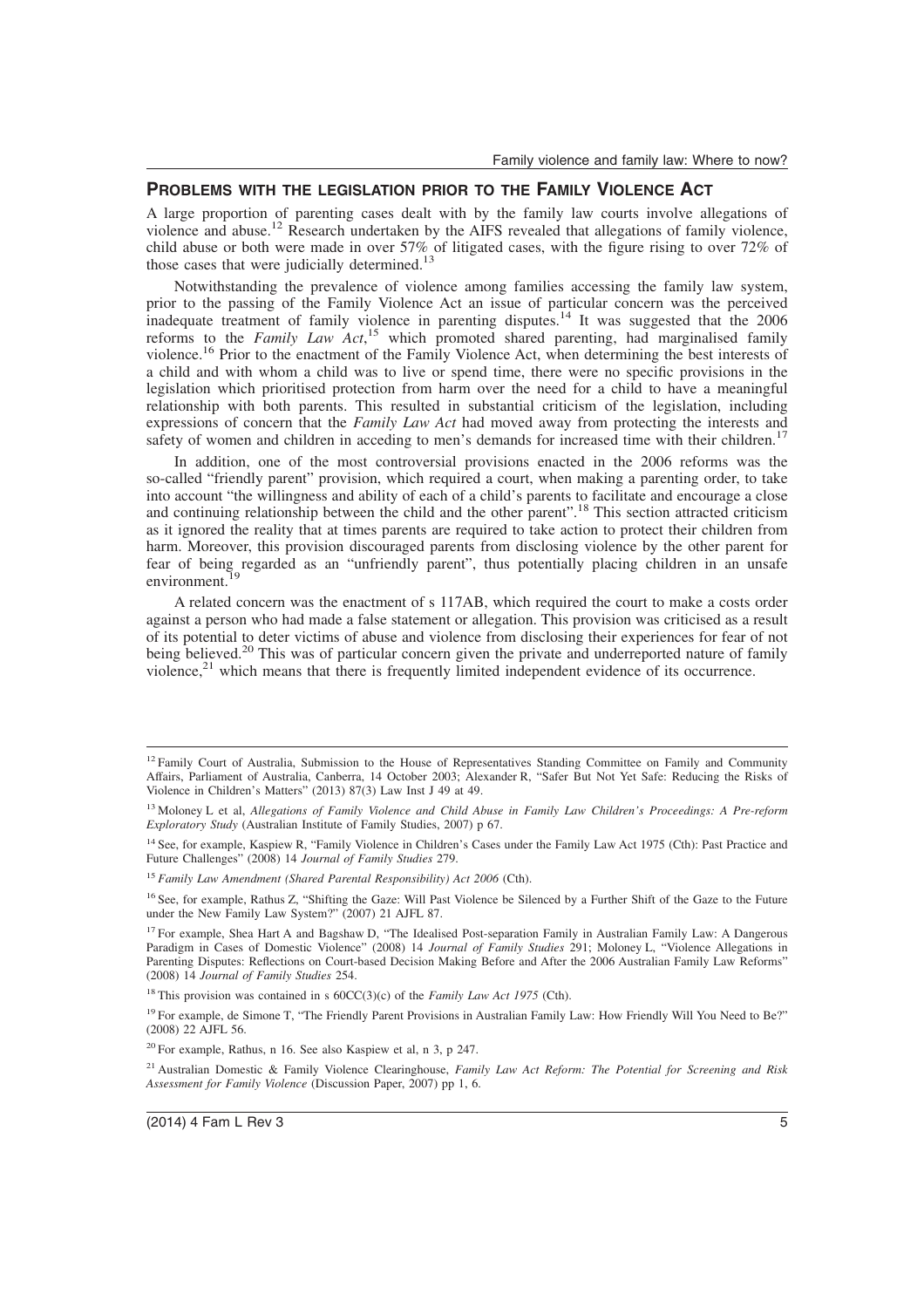A further criticism of the previous legislation was the definition of family violence, which included an objective requirement that a victim's fear or apprehension be reasonably held. The imposition of "reasonableness" as a requirement in relation to the subjective experience of fear was criticised for being difficult to measure and substantiate, for ignoring fear that is genuine but not objectively assessed as reasonable, and for failing to recognise the psychological impact of violence.<sup>22</sup>

## **GOVERNMENT'S RESPONSE**

In response to the increased recognition of issues relating to family violence in the family law system, the family law courts developed Family Violence Best Practice Principles.<sup>23</sup> These were intended to provide decision-makers with practical guidance when dealing with matters involving family violence and abuse. The Family Law Council and the Family Law Section of the Law Council of Australia also produced Best Practice Guidelines for Lawyers Doing Family Law Work.<sup>24</sup> Part 9 of the Guidelines deals with family violence and recognises family violence as a serious problem.

Notwithstanding these measures, it was increasingly recognised that issues relating to family violence were far more deep-rooted than judicial officers' and practitioners' responses. It was suggested that the legislation itself was providing inadequate protection for families and children who had experienced or were at risk of experiencing abuse and violence.<sup>25</sup> As a result the Commonwealth government commissioned a number of reports dealing directly with family violence.

The Family Law Council was commissioned to report on improving responses to violence in the family law system by reviewing the intersection of family violence and family law issues.<sup>26</sup> The Family Law Council's findings supported existing concerns about the legislation, including the difficulties arising from community misperceptions that the shared parenting legislation included mandatory or presumptive shared parenting time; and concerns about underreporting of violence and abuse as a result of fears of falling foul of the "friendly parent" provision.<sup>27</sup> The Council also identified a gap between the narrow definitions of family violence and abuse in the *Family Law Act* and the range of conduct generally considered (including in the legal, medical and social science fields) as constituting such behaviour.<sup>28</sup> The resulting report recommended, among other things, that the definition of family violence in the *Family Law Act* be broadened to include a wider range of threatening behaviour and that community education be implemented to correct widespread misperceptions about the law, including the belief relating to a presumption of equal shared parental responsibility and time regardless of other issues.<sup>29</sup>

Professor Richard Chisholm was commissioned to consider family violence and the family law courts. Professor Chisholm's report supported earlier findings of the prevalence of family violence, particularly among separated parents within the family law system, with more than half of the

<sup>22</sup> Bagshaw D et al, *Family Violence and Family Law in Australia: The Experiences and Views of Children and Adults from Families who Separated Post 1995 and Post 2006* (Attorney-General's Department, 2010) pp 14, 95; Family Law Council, *Improving Responses to Family Violence in the Family Law System: An Advice on the Intersection of Family Violence and Family Law Issues* (December 2009), pp 24-26; Australian Law Reform Commission, *Family Violence – A National Legal Response*, Report 114 (2010), p 266.

<sup>23</sup> Family Court of Australia and Federal Circuit Court of Australia, *Family Violence Best Practice Principles*, http://www.familylawcourts.gov.au/wps/wcm/connect/FLC/Home/Publications/

Family+Law+Courts+publications/fv\_best\_practice\_for\_flc viewed 20 February 2014. These guidelines have been updated to reflect the Family Violence Act.

<sup>&</sup>lt;sup>24</sup> See http://www.familylawsection.org.au/resource/BestPracticeGuidelinesv8FINAL.pdf viewed 20 February 2014.

<sup>&</sup>lt;sup>25</sup> See, for example, Rhoades H, "Revising Australia's Parenting Laws: A Plea for a Relational Approach to Children's Best Interests" (2010) 22 *Child and Family Law Quarterly* 172.

<sup>26</sup> Family Law Council, n 22.

 $27$  Family Law Council, n 22, p 83.

<sup>28</sup> Family Law Council, n 22, pp 23-25.

<sup>29</sup> Family Law Council, n 22, pp 7-8.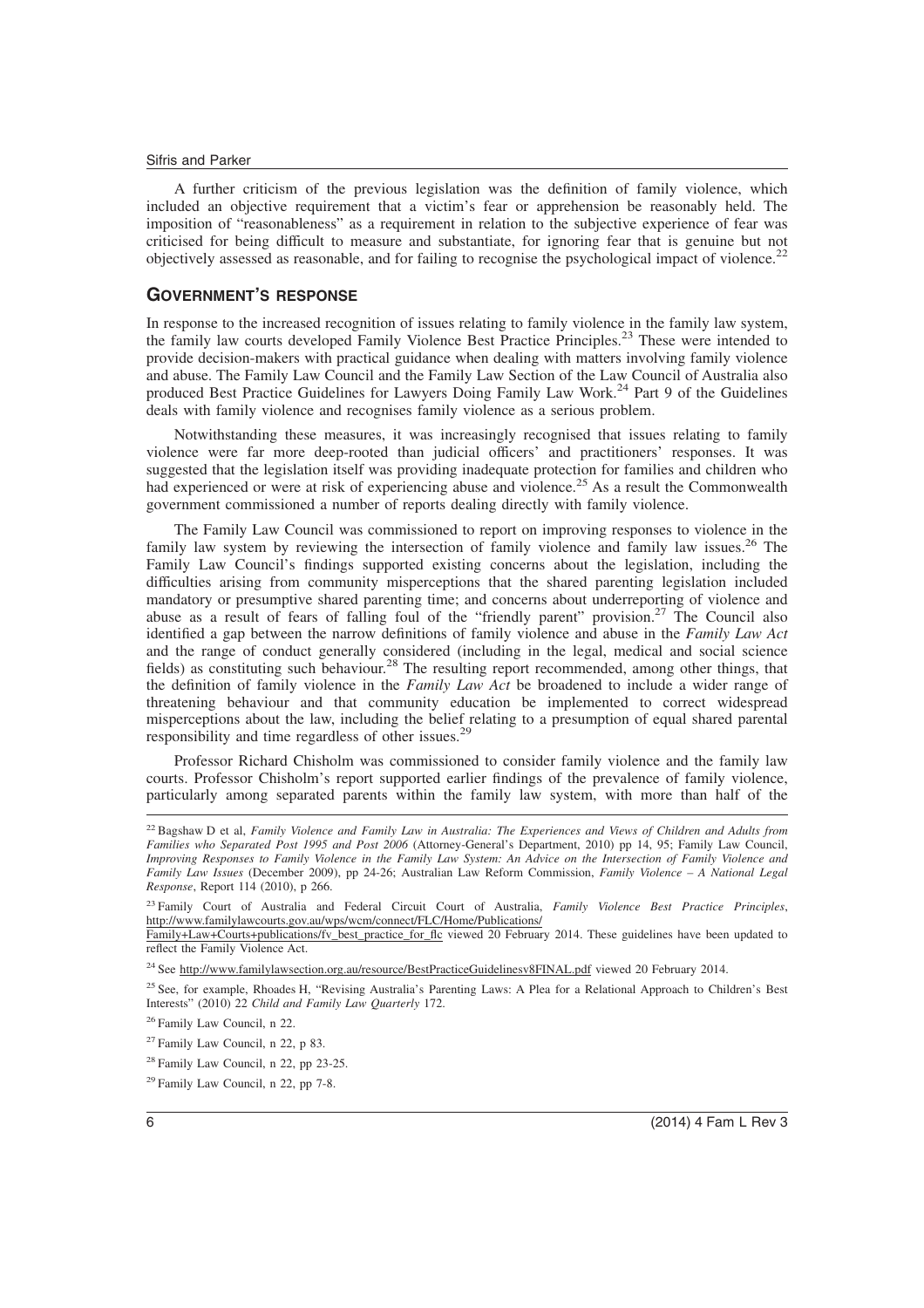parenting cases before the courts involving allegations of violence.<sup>30</sup> It also echoed existing concerns about family violence being underreported as a result of the "friendly parent" provision and the requirement for compulsory costs orders upon the making of false allegations, and misperceptions arising from the provisions in the legislation relating to equal shared parental responsibility and equal time.<sup>31</sup> Professor Chisholm recommended various amendments to the legislation to address these difficulties, including enhanced risk assessment procedures within the court system,<sup>32</sup> the repeal of s 117AB,<sup>33</sup> and generally the strengthening of the provisions of the *Family Law Act* relating to family violence.<sup>34</sup>

The Australian Law Reform Commission in association with the New South Wales Law Reform Commission was commissioned to review and propose improvements for legal frameworks regarding family violence in a number of jurisdictions, including family law. Among other recommendations, this report recommended that courts exercising jurisdiction under the *Family Law Act* in relation to parenting proceedings be directed to consider all family violence orders and evidence given, or findings made, in family violence proceedings.<sup>35</sup>

Monash University, the University of South Australia and James Cook University were commissioned to examine the impact of family violence on decision-making and the use of Family Dispute Resolution (FDR) services on separating adults and their children post separation. Participants surveyed for this report indicated that the experience of family violence affected decisions they made throughout their participation in litigation and dispute resolution,<sup>36</sup> and that the system did not adequately deal with these issues.<sup>37</sup> Although a substantial proportion of participants had experienced family violence, many of the participants reported disincentives to reporting it, including difficulties with being believed; or expressed a view that their safety concerns were not taken seriously.<sup>38</sup> The majority indicated that suitable and safe parenting arrangements were not achieved. The report revealed a high level of dissatisfaction with the system, particularly among parents with safety concerns or issues of violence and abuse.<sup>39</sup>

In 2009, the AIFS, as part of a longitudinal study on separating families, published an extensive evaluation of the first three years of the operation of the 2006 reforms. The evaluation, which had been commissioned by the Commonwealth government, was to be broad and comprehensive but was not intended to highlight the issue of family violence.

Nevertheless, the AIFS study found that 26% of mothers and 17% of fathers reported being physically hurt by their partners prior to separation. A further 36% of mothers and 39% of fathers reported emotional abuse defined in terms of humiliation, belittling insults, property damage and threats of harm before or during separation. Moreover, 72% of mothers and 63% of fathers who reported experiencing physical violence before separation reported that their children had witnessed violence or abuse.<sup>40</sup>

Of particular concern was the finding that many families with difficulties relating to violence and abuse had shared or substantially shared care arrangements. Sixteen to 20% of parents with shared care arrangements expressed safety concerns, and nearly one-quarter of mothers and 16-23% of

<sup>30</sup> Chisholm R, *Family Courts Violence Review* (Attorney-General's Department, 2009), p 4.

 $31$  Chisholm, n 30, pp 7-8.

<sup>32</sup> Chisholm, n 30, p 11.

<sup>33</sup> Chisholm, n 30, p 12.

<sup>34</sup> Chisholm, n 30, p 15.

<sup>35</sup> Australian Law Reform Commission, n 22, p 768.

 $36$  Bagshaw et al, n 22, p 2.

<sup>37</sup> Bagshaw et al, n 22, p 103.

<sup>38</sup> Bagshaw et al, n 22, p 81.

 $39$  Bagshaw et al, n 22, pp 2-7.

<sup>40</sup> Kaspiew et al, n 3, p 26.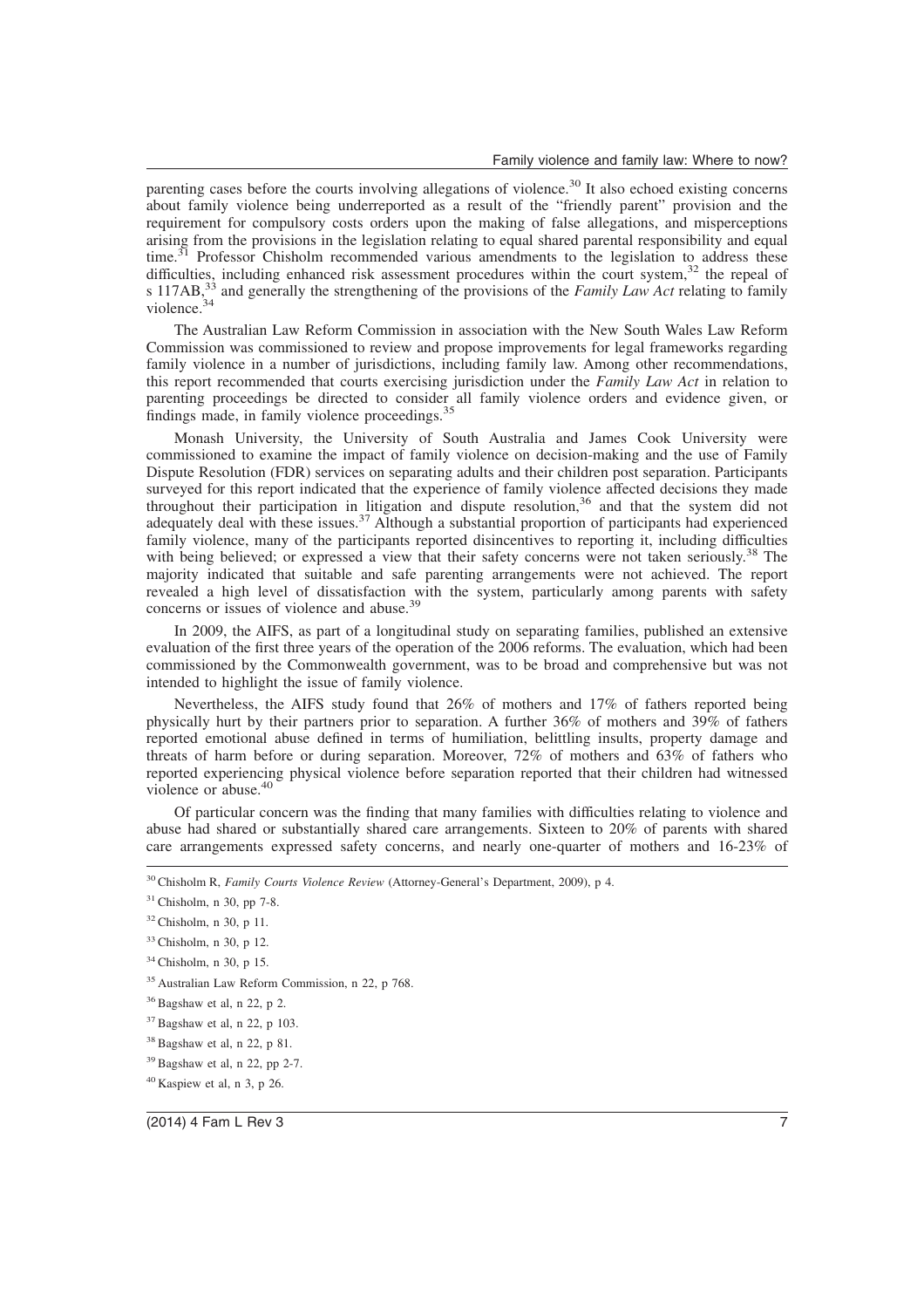fathers reported being physically hurt prior to separation.<sup>41</sup> A higher proportion of parents with shared care reported a history of pre-separation family violence than did those where the child or children saw their fathers during the daytime only.<sup>42</sup> The rate of shared care arrangements among parents with safety concerns was found to be "no different from that among parents without safety concerns".<sup>43</sup> These findings were particularly worrying as they presented tangible evidence that in the face of the shared parenting culture, which the 2006 reforms emphasised, legislation ostensibly designed to protect children from the harmful effects of family violence was proving inadequate.

In 2010 the AIFS released the second wave of its longitudinal study into separating families.<sup>44</sup> Results of this study indicated that although reports of both physical and emotional abuse were lower for the period reported in the second wave (the previous 12 months, rather than the period before or during separation), recent experiences of emotional abuse seemed to be common among families who had either equal time or shared time with more time being spent with the mother.<sup>45</sup> The report noted that this was unsurprising given that shared care time is likely to provide greater opportunities for such abuse to occur.<sup>46</sup>

The overwhelming message from these reports was that the family law system had a long way to go in achieving an effective response to cases involving family violence and child abuse. The reports revealed that this problem had become worse in many respects since the enactment of the 2006 reforms. In theory the legislation placed equal importance on the balancing of a meaningful relationship between parents and children and protecting children from harm. In reality these reforms had shifted the emphasis from promoting safety to sharing care. Cumulatively, the reports coupled with empirical evidence suggested that since the 2006 reforms there had been a considerable number of instances in which violence, abuse or safety concerns were not adequately dealt with, and relevantly in many cases, these issues co-existed with substantially shared parenting arrangements.

The reports and empirical evidence also indicated that the definitions of violence and abuse in the *Family Law Act* were not broad enough to capture the full range of violent and abusive conduct. Furthermore, some victims of violence and parents with safety concerns were not reporting these concerns for fear of adverse consequences including unfavourable findings and costs orders.

Although the Commonwealth government failed to implement all of the recommendations of these reports and studies (not all of which were unanimous), $47$  the Family Violence Act was a direct response to some of the glaring issues requiring legislative intervention, as identified in these reports.<sup>48</sup>

 $41$  Kaspiew et al, n 3, p 169.

 $42$  Kaspiew et al, n 3, p 169.

<sup>&</sup>lt;sup>43</sup> Kaspiew et al, n 3, p 253. Other research shows that shared care arrangements are increasing in prevalence across all age groups of children: Katz I et al, *Shared Care Parenting Arrangements Since the 2006 Family Law Reforms, Social Policy Research Centre* (University of New South Wales, 2010) p 18.

<sup>44</sup> Qu and Weston, n 3.

<sup>45</sup> Qu and Weston, n 3, pp 98-99.

<sup>46</sup> Qu and Weston, n 3, p 98.

<sup>&</sup>lt;sup>47</sup> For example, Professor Chisholm's report made recommendations relating to matters such as limiting the confidentiality of information held by non-court agencies to enable relevant information to be more readily made available to the courts and removing the words "equal shared" from the legislative presumption in favour of parental responsibility, which were not adopted in the other reports: Chisholm, n 30, pp 11-12.

<sup>48</sup> Replacement Explanatory Memorandum, *Family Law Legislation Amendment (Family Violence And Other Measures) Bill 2011*.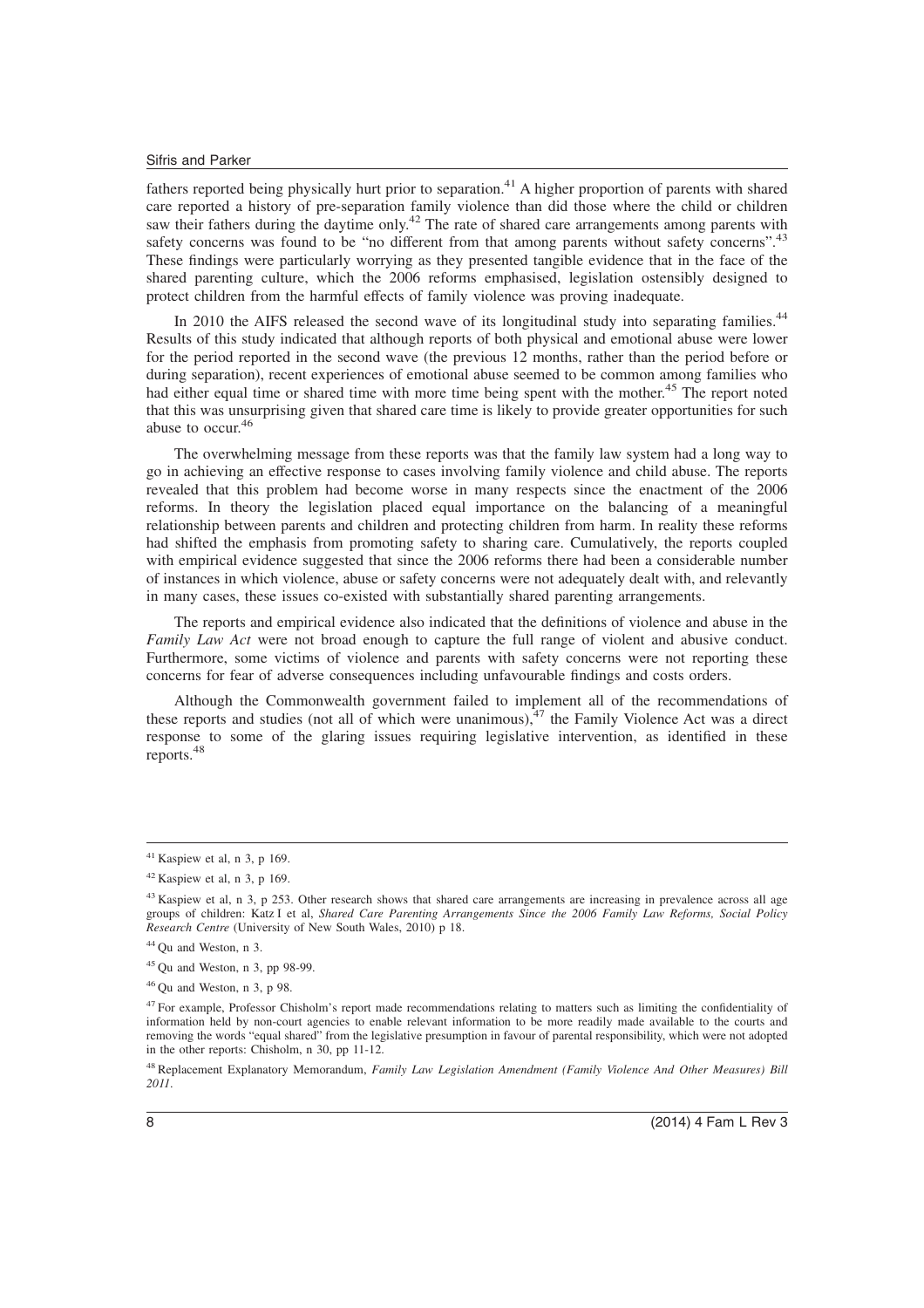# **WHAT DOES THE LEGISLATION DO?**

The Family Violence Act has made a number of changes to the *Family Law Act*, specifically in relation to issues of family violence and child abuse. In anticipation of the passing of this legislation amendments were also made to the *Family Law Rules 2004* (Cth) and the *Federal Circuit Rules 2001* (Cth).<sup>49</sup> The three major areas of change are examined below.

# **Expanded definition of family violence and abuse**

First, the Family Violence Act has introduced new definitions of family violence, exposure to family violence and child abuse into the *Family Law Act*. <sup>50</sup> The definition of "family violence" has been widened to include a range of threatening behaviours, such as stalking, repeated derogatory taunts and intentionally causing death or injury to an animal. Importantly, the objective element contained in the former definition, which required the fear or apprehension of violence to be "reasonable", has been removed. However, the new definition includes reference to "coercion", "control" and "fear", one of which must be present in order to constitute actual family violence rather than simply abusive behaviour.<sup>51</sup> These overarching considerations caused Rathus to comment that the evidentiary difficulties of proving any one of these requirements may result in an inability to prove family violence per se.<sup>52</sup>

The Family Violence Act also expands the application of the various protective provisions in the legislation to include circumstances that were not previously covered. The definition of abuse has been expanded to include serious psychological harm, including harm resulting from exposure to family violence, and serious neglect. However, Professor Parkinson has expressed concern that these provisions may be open to subjective opinion and value judgments. For example, what constitutes serious neglect in one situation may not necessarily be serious neglect in another.<sup>53</sup> An additional definition has been introduced to cater for situations when children, although not the direct victims, are exposed to family violence. This includes overhearing threats of death or personal injury,<sup>54</sup> and seeing or hearing an assault.<sup>55</sup>

These changes are welcome, particularly to the extent that they enable harmful conduct that was not previously recognised as violence or abuse to be so regarded. The legislation unequivocally recognises that family violence goes far beyond pure physical manifestations and includes a wide range of physical and non-physical conduct. The expanded definitions of family violence and child abuse will undoubtedly have far-reaching consequences. All conduct falling within the definition must be taken into account when deciding whether FDR is appropriate and determining whether parental responsibility should be shared or sole, as well as determining parenting arrangements.

In an extra-curial study assessing from a judicial perspective the effects of the Family Violence Act 12 months after its commencement, Justice Strickland pleasingly notes that "the expanded definitions are having an effect on the way in which judicial officers are treating allegations of violence".<sup>56</sup> Thus, clearly, the expanded definitions of family violence and abuse are having a ripple effect in the wave of decision-making.

<sup>49</sup> *Family Law Rules 2004* (Cth), r 10.15A and *Federal Circuit Rules 2001* (Cth), r 13.04A. The *Federal Circuit Rules* were formerly known as the *Federal Magistrates Court Rules 2001* (Cth).

<sup>50</sup> *Family Law Act 1975* (Cth), ss 4 and 4AB.

<sup>51</sup> Parkinson P, "The 2011 Family Violence Amendments: What Difference Will They Make?" (2012) 22 *Australian Family Lawyer* 1 at 5.

<sup>52</sup> Rathus Z, "Shifting Language and Meanings between Social Science and the Law" (2013) 36 UNSWLJ 359 at 373.

<sup>53</sup> Parkinson, n 51 at 15.

<sup>54</sup> *Family Law Act 1975* (Cth), s 4AB(4)(a).

<sup>55</sup> *Family Law Act 1975* (Cth), s 4AB(4)(b).

<sup>56</sup> Strickland S, "A Judicial Perspective on the Australian Family Violence Reforms 12 Months On" (Paper presented at the AFCC 50th Annual Conference, Los Angeles, 29 May - 1 June 2013) p 30, copy on file with the author.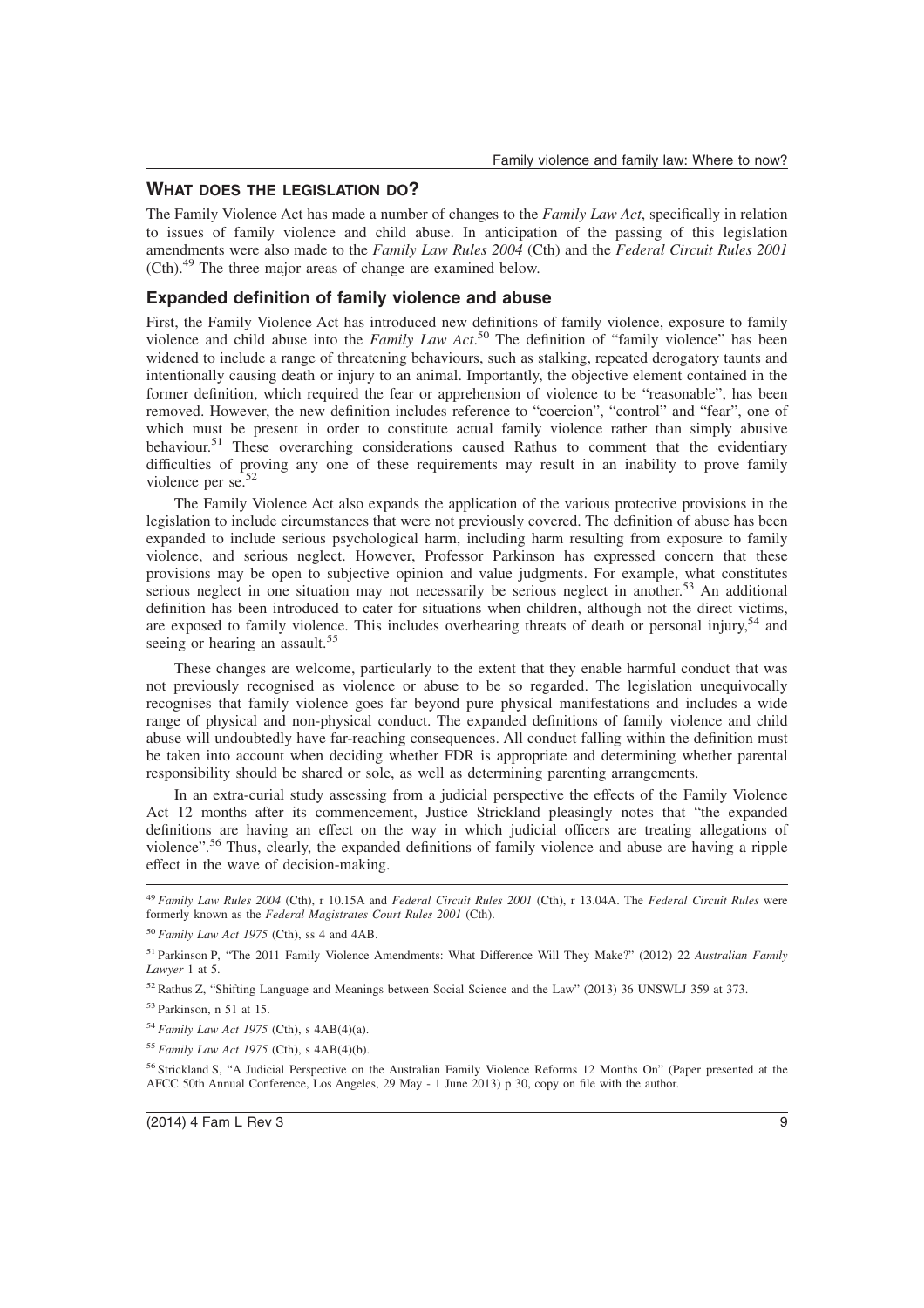## **Emphasis on harm**

Second, the legislation has been amended to provide that where a court is considering the two primary considerations for determining parenting orders, being the benefit to a child of having a meaningful relationship with both of their parents and the need to protect the child from harm and abuse, s 60CC(2A) of the *Family Law Act* clearly directs that "greater weight" be placed on the need to protect the child from harm. This amendment is directly linked to the expanded definitions of family violence and abuse, as all forms of conduct falling within these definitions will fall within this section.

The legislation now also specifically states that when a court is considering making a parenting order it must ensure that the order does not expose the child to "an unacceptable risk of family violence".<sup>57</sup> To achieve this the court may impose conditions and safeguards that it considers necessary.<sup>58</sup> What exactly constitutes an "acceptable risk" of family violence remains to be seen, but the combined effect of these two amendments is to prioritise the risk of harm to a child over any benefit that a child may reap through a meaningful relationship with both parents. Such amendments were designed to alleviate concerns that the shared parenting focus of the 2006 reforms came at the expense of the protection of children from violence and abuse.

# **Repeal of the "friendly parent" provision**

Directly related to the renewed emphasis on the protection of children from harm, the third major reform which the Family Violence Act achieved was the repeal of the controversial so-called "friendly parent" provision, formerly contained in the additional considerations in s 60CC(3)(c). While the court is still required to take into account the extent to which each party has fulfilled the responsibilities of parenthood, including participation in decision-making, spending time with, and communicating with the child and maintaining the child,<sup>59</sup> there is no longer a requirement that the must court consider the extent to which a party has facilitated the other party's relationship with the child. A related amendment was the removal of s 117AB, which provided for mandatory costs orders against persons who make false statements or allegations, although the court still retains its general power to make costs orders in such circumstances.<sup>60</sup> Together, these amendments are aimed at removing disincentives to disclosure of safety concerns, such as those arising from child abuse and family violence, so that the risk of inappropriate and unsafe outcomes in parenting cases may be reduced.

## **Other amendments**

In addition to these three major changes, the Family Violence Act introduced various other amendments designed to improve the system's response to cases involving violence and abuse. For example, the additional considerations in s 60CC(3) were amended to direct that a court assessing a child's best interests must have regard to any State or Territory family violence order applying to the child or a member of the child's family and to give appropriate weight to the existence and background of such an order, including taking into account the circumstances, findings and evidence admitted when making a parenting order.<sup>61</sup> This is an expansion of the previous, more limited requirement to consider such orders only where they were final or contested. This amendment is controversial given that many interim family violence orders are made on an ex parte basis, and that many final orders are made by consent without admission of guilt by either party, thus diluting their evidentiary value. Furthermore, there is some belief that State family violence orders may be obtained for tactical reasons with a view to influencing the outcome of family court litigation. However, the

<sup>57</sup> *Family Law Act 1975* (Cth), s 60CG.

<sup>58</sup> *Family Law Act 1975* (Cth), s 60CG.

 $59$  *Family Law Act 1975* (Cth), s  $60CC(3)$ (c) and (ca).

<sup>60</sup> *Family Law Act 1975* (Cth), s 117(2).

 $61$  *Family Law Act 1975* (Cth), s  $60CC(3)$ (k).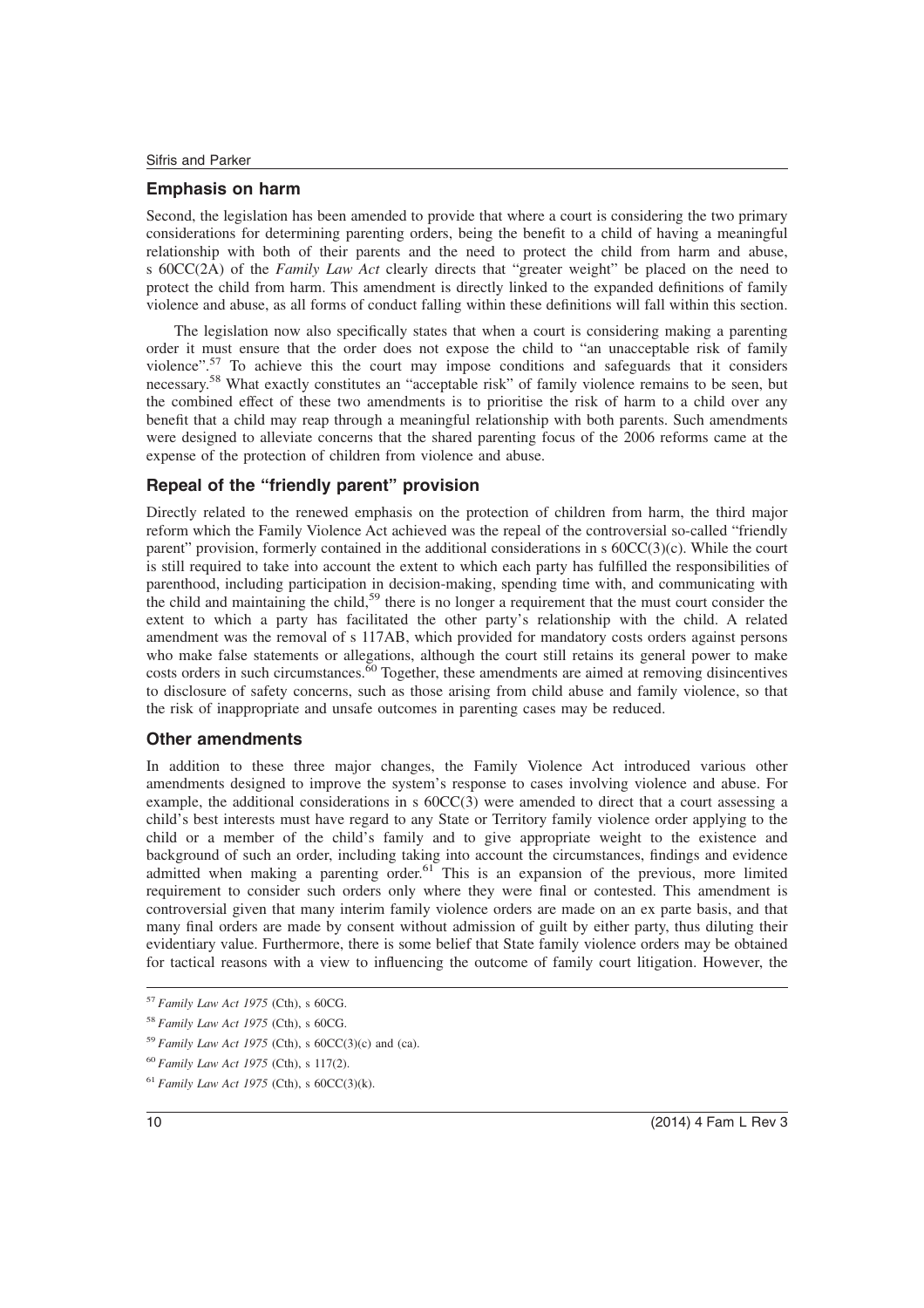wording of the amendment allows parties to adduce evidence regarding the circumstances surrounding the making of a family violence order. There is also some concern that this will increase the already prohibitively high cost of family court litigation.<sup>62</sup>

The Family Violence Act also enhanced the obligations of advisers (including lawyers and family dispute resolution practitioners) to focus on safety issues,<sup>63</sup> and introduced new obligations on various players within the system to bring issues of violence and abuse to the attention of the courts. These include new obligations to inform the court of child welfare matters,<sup>64</sup> and expanded obligations in relation to filing notices with the court when making allegations of child abuse or family violence.<sup>65</sup> There is also an enhanced obligation on the courts to take prompt action in such matters.

### **WHAT THE LEGISLATION DOES NOT DO**

Two main areas exist which were referred to in the various reports but which were not directly the subject of amendment. The first area is that, subject to exceptions primarily relating to protection from harm, the legislation demands that, prior to the initiating of proceedings, it is compulsory for parties to attend FDR services. The second is the legislative requirement that, when making parenting orders, subject to exceptions relating to violence and abuse, the courts must apply a presumption that it is in the best interests of children for the child's parents to have equal shared parental responsibility. This presumption, together with the consequent path to parenting which follows, remains unchanged.

### **Compulsory attendance at family dispute resolution**

Following the 2006 reforms, a court may not hear an application in relation to a children's matter unless the application is accompanied by a "certificate" from an FDR practitioner certifying either attendance or that one of the exceptions excusing parties from attendance applies.<sup>67</sup> In essence, unless parties fall within one of the stated exceptions they must attend FDR prior to initiating proceedings. Significantly, the exceptions include where the court is satisfied that there are "reasonable grounds to believe" that there has been or there is a risk of family violence or child abuse by one of the parties to the proceedings.<sup>68</sup>

While the definition of family violence no longer contains the requirement of "reasonableness", the provision relating to grounds on which the court may excuse the attendance at FDR, s 60I(9)(b), still mandates the establishment of "reasonable grounds".<sup>69</sup> This requirement may place too great an onus on victims of family violence, particularly given that family violence is notoriously underreported and frequently occurs "behind closed doors".<sup>70</sup> As Kaspiew et al point out, most family violence occurs without witnesses and may cause a parent to be too frightened of their ex-partner to tell anyone about the violence, let alone a court.<sup>71</sup>

<sup>62</sup> Parkinson, n 51 at 20.

<sup>63</sup> *Family Law Act 1975* (Cth), s 60D.

<sup>64</sup> *Family Law Act 1975* (Cth), ss 60CH and 60CI.

<sup>65</sup> *Family Law Act* (Cth), ss 67Z and 67ZBB.

<sup>66</sup> *Family Law Act* (Cth), s 67ZBB. Justice Strickland observed that post the family violence reforms there was an increase in the number of Form 4 "Notice of Child Abuse and Family Violence" filings. Form 4 acts as a trigger for the "prompt action" requirements. Strickland, n 56, pp 36-37.

<sup>67</sup> *Family Law Act 1975* (Cth), s 60I. Section 60I(8) provides for five different types of certificates that may be issued, including, relevantly, a certificate to the effect that the family dispute resolution service considers that it would not be appropriate to conduct or continue family dispute resolution.

<sup>68</sup> *Family Law Act 1975* (Cth), s 60I(9)(b).

<sup>69</sup> Kirkwood D and McKenzie M, "Family Dispute Resolution and Family Violence in the New Family Law System" (2008) 19 ADRJ 170 at 171; Domestic Violence and Incest Resource Centre, "Behind Closed Doors: Family Dispute Resolution and Family Violence" (Discussion Paper, 2007), p 5.

<sup>70</sup> Australian Domestic & Family Violence Clearinghouse, n 21, pp 1, 6.

<sup>71</sup> Kaspiew et al, n 2 at 38.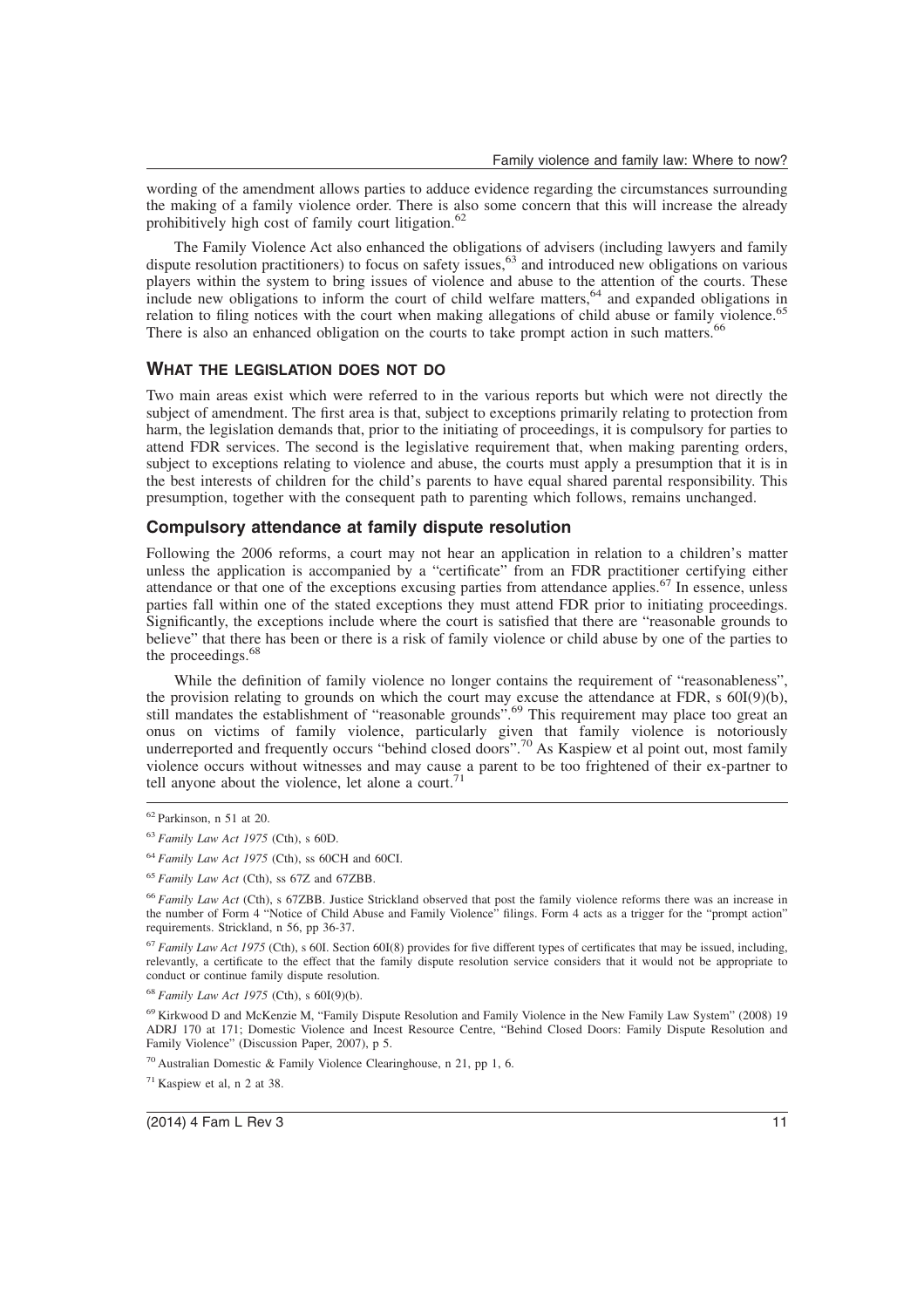However, screening issues have also been recognised as a concern. Screening practices and the level of comprehensiveness vary between FDR practitioners, and many existing processes focus on physical violence and give limited attention to other forms of violence such as verbal and emotional abuse.<sup>72</sup>

Notwithstanding that the presence of or risk of family violence and child abuse clearly excuses parties from compulsory attendance at FDR, the process has been the subject of substantial criticism. It has been suggested that post-separation women are more economically, socially and psychologically vulnerable than men.<sup>73</sup> As a result, and especially in instances of family violence, there may be a significant power imbalance between parties and women may be coerced into accepting unjust, unfair or unsafe agreements.<sup>74</sup> For example, the Domestic Violence and Incest Resource Centre has expressed concerns about the compulsory FDR system because victims of family violence may experience risks to their safety and wellbeing in the FDR process.<sup>75</sup> These criticisms exist despite the Commonwealth Attorney-General's Department's provision of guidelines for carrying out an assessment as to the appropriateness of FDR, and an Operational Framework for Family Relationship Centres,<sup>76</sup> and despite the recent introduction of the DOORS (Detection of Overall Risk Screen) program.

There is considerable evidence to suggest that, despite the exemptions, FDR is being undertaken in inappropriate cases, including cases involving violence, child abuse and safety concerns.<sup>77</sup> The AIFS report, for example, revealed that Family Relationship Centres had become an early point of entry for a significant number of parents whose capacity to mediate is compromised to a greater or lesser extent by their past or present experience of violence, and/or other dysfunctional behaviours.<sup>78</sup>

Concerns pertaining to the use of FDR in cases involving family violence were considered in detail in the Monash University report, which found that the responses of FDR services to the issue of family violence were "a cause for concern".<sup>79</sup> Respondents in that study believed that family violence concerns were not being addressed properly in FDR. Only 10% of respondents had been exempted from FDR, and others believed that they should have been, or that the FDR practitioner should have done more to counteract power imbalances.<sup>80</sup> Forty percent of survey respondents with histories of family violence did not disclose it, and some believed that it should nonetheless have been detected.<sup>81</sup> The report recommended universal screening by professionals with appropriate education and training.<sup>82</sup> Despite the introduction of the DOORS program, issues with screening and appropriate education and training remain.

<sup>75</sup> Domestic Violence and Incest Resource Centre, n 69, p 5.

<sup>76</sup> See http://www.fahcsia.gov.au/sites/default/files/documents/frcs\_operational\_framework.pdf and http://www.fahcsia.gov.au/ sites/default/files/documents/screening\_assessment\_practice\_framework.pdf viewed 20 February 2014.

<sup>77</sup> See eg Kaspiew et al, n 3, pp E3, 94, 106, 110; Rhoades H et al, "Enhancing Inter-professional Relationships in a Changing Family Law System" (Report, University of Melbourne, May 2008), p 52.

<sup>72</sup> Henry P and Hamilton K, "FDR Practitioners Working in the FRC System: Issues and Challenges" (2011) 22 ADJR 103 at 106; Rice S et al, "An Analysis of Domestic Violence Presenting to FRCs at Intake and Assessment" (2012) 23 ADJR 89 at 89, 96-97.

<sup>&</sup>lt;sup>73</sup> Field R, "Federal Family Law Reform in 2005: The Problems and Pitfalls for Women and Children of an Increased Emphasis on Post-Separation Informal Dispute Resolution" (2005) 5 *Queensland University of Technology Law and Justice Journal* 28 at 30; Field R and Crowe J, "The Construction of Rationality in Australian Family Dispute Resolution: A Feminist Analysis" (2007) 27 *Australian Feminist Law Journal* 97 at 117.

<sup>74</sup> Field, n 73; Kelly J, "Power Imbalance in Divorce and Interpersonal Mediation: Assessment and Intervention" (1995) 13 *Mediation Quarterly* 85 at 87-88.

<sup>78</sup> Kaspiew et al, n 3, p 110.

<sup>79</sup> Bagshaw et al, n 22, p 98.

 $80$  Bagshaw et al, n 22, pp 5-6.

 $81$  Bagshaw et al, n 22, p 6.

<sup>82</sup> Bagshaw et al, n 22, p 101.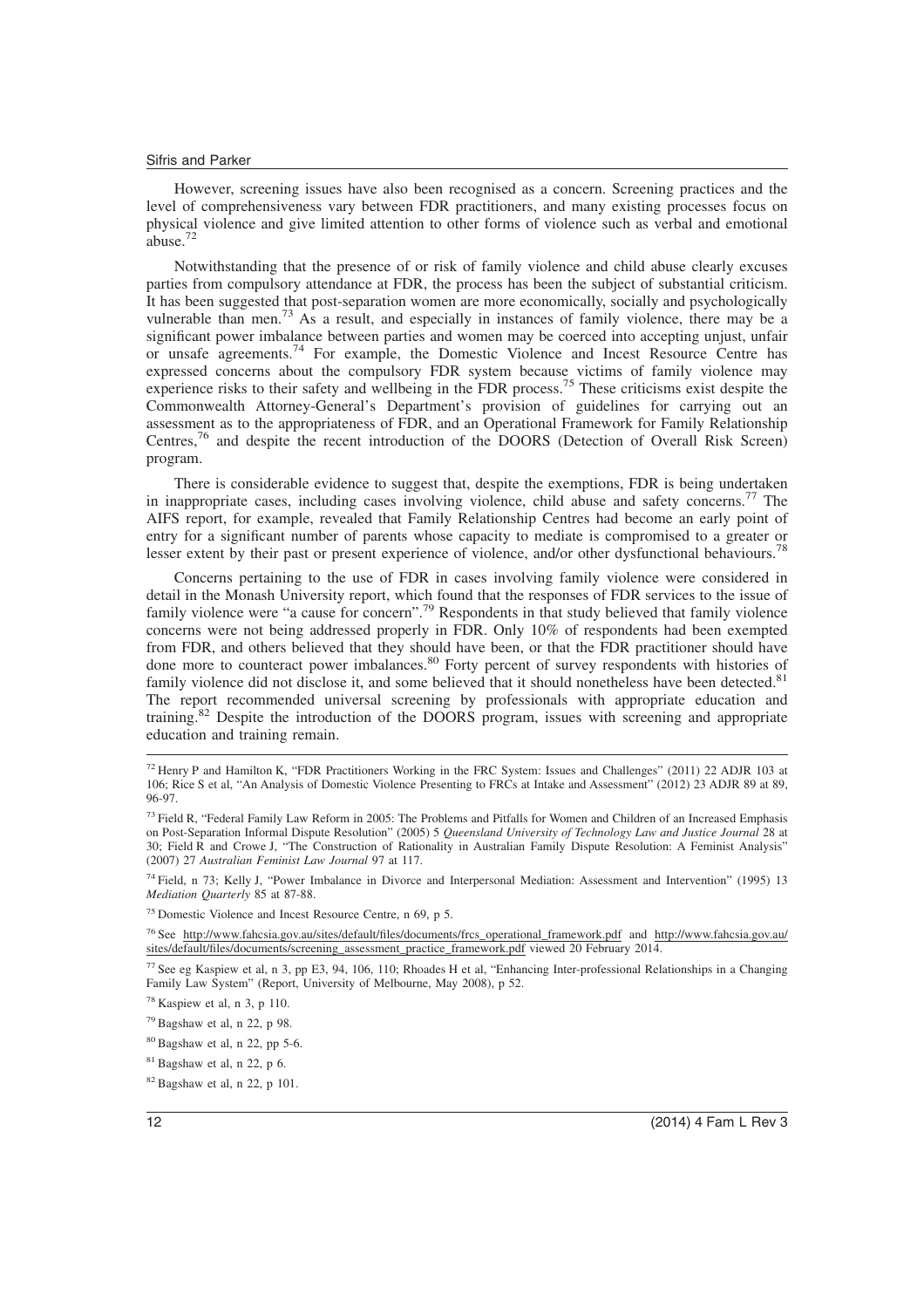Concerns in relation to FDR were also given particular consideration in the Australian Law Reform Commission report, which referred to factors including FDR being used as an opportunity for violence and intimidation, power imbalances undermining the fairness of negotiations, and unfair burdens being placed on victims.<sup>83</sup> The report recommended improvements to screening processes, training for FDR practitioners, education for lawyers,<sup>84</sup> and information for potential FDR participants as to their options in circumstances of family violence.<sup>85</sup>

Cognisant of the issues involved with the conducting of FDR against a backdrop of family violence, in 2009 the Commonwealth government announced funding to pilot a program to assist families with post-separation parenting arrangements where family violence had occurred in the relationship: Coordinated Family Dispute Resolution (CFDR). Specialised risk assessment and management took place throughout the process and involved a number of personnel not usually involved in the mediation process.<sup>86</sup> The results of this study suggested that successful mediation is possible in situations of family violence with 48% of cases reaching partial agreement and 37% full agreement.<sup>87</sup> However, such achievements are hugely resource intensive and the practice of CFDR extremely complex. In addition, "[r]isk management is an active and time consuming process, with risks escalating and abating as clients move through the process, for varying reasons and varying triggers".<sup>88</sup>

The importance of risk assessment is recognised as one of the key issues in the dispute resolution process. The development of the DOORS program is designed to assist family law professionals including court staff, family law lawyers, legal services staff, FDR practitioners, Family Relationships Centre staff, child contact service staff, parenting orders program staff and private practitioners to detect and respond to risks of family violence and abuse. However, problems remain with the identification of family violence and the use of FDR in cases involving family violence and child abuse.<sup>89</sup>

#### **Path to parenting time**

The other problematic area is the designated legislative pathway required to be followed by courts exercising their discretion and imposing parenting arrangements on separated parents. These arrangements may include who will have parental responsibility and make decisions relating to a child's long-term future. They may also include where a child will live and with whom they will spend time.

Shortly after the *Family Law (Shared Parental Responsibility) Act 2006* (Cth) (the Shared Parenting Act) came into operation, in the matter of *Goode v Goode* (2006) 206 FLR 212; [2006] FLC 93-286; [2006] FamCA 1346, the Full Court of the Family Court handed down a guiding decision regarding the legislative pathway to be followed by courts exercising jurisdiction under the *Family Law Act* in parenting cases (the *Goode* path).

<sup>87</sup> Kaspiew et al, n 86, p 56. Of 126 pilot cases that were collected, 27 reached mediation and, of these, 13 cases were partially resolved and 10 fully resolved. The rest of the cases exited at various points of the process.

<sup>88</sup> Kaspiew et al, n 86, p 11.

89 "The DOORS [Detection of Overall Risk Screen] framework aims to support a shared understanding across all disciplines in the family law system of factors that operate together to create a climate of elevated risk for families. The framework addresses how these factors can be better identified, and offers pathways of effective, coordinated response.": see http:// www.familylawdoors.com.au/about/the-family-law-doors viewed 20 February 2014.

<sup>83</sup> Australian Law Reform Commission, n 22, p 991.

<sup>84</sup> Australian Law Reform Commission, n 22, p 33.

<sup>85</sup> Australian Law Reform Commission, n 22, p 62.

<sup>86</sup> A case manager/family dispute resolution practitioner, a specialist family violence professional, a men's support professional, a legal advisor for each party and second family dispute practitioner. Kaspiew R et al, *Evaluation of a Pilot of Legally-assisted and Supported Family Dispute Resolution in Family Violence Cases, Final Report* (Australian Institute of Family Studies, December 2012), http://www.ag.gov.au/FamiliesAndMarriage/Families/FamilyLawSystem/Pages/Familylawpublications.aspx viewed 20 February 2014.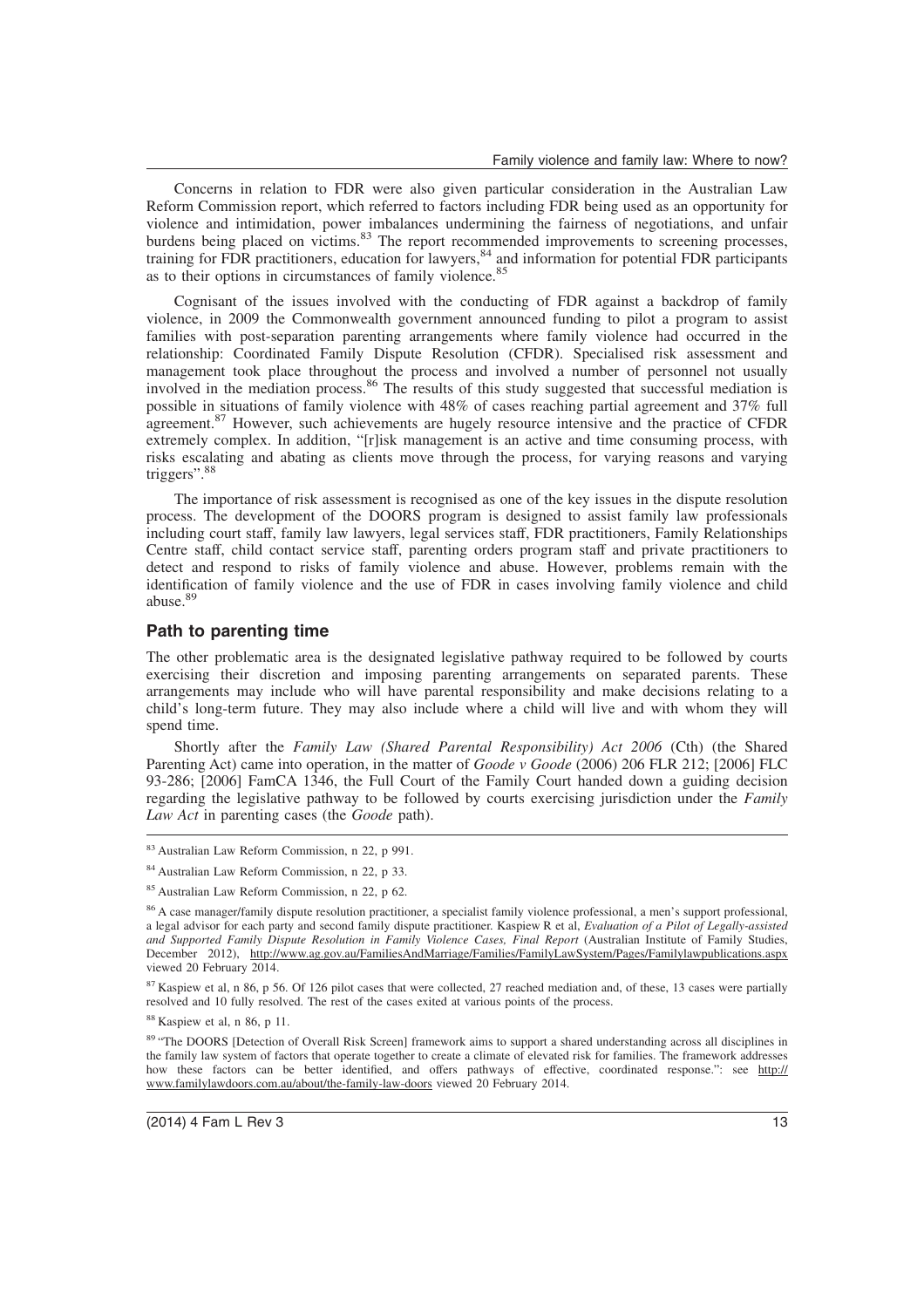To achieve its objective of promoting shared parenting, the Shared Parenting Act enacted a presumption "that it is in the best interests of the child for the child's parents to have equal shared parental responsibility for the child".<sup>90</sup> This presumption is subject to certain qualifications including an exemption in instances where there are "reasonable grounds to believe" there has been violence and abuse. The making of an order for equal shared parental responsibility creates an obligation on the court "to consider" making an order for the child to spend equal time with both parents. If equal time is not in the child's best interests and reasonably practicable, the court must consider whether "substantial and significant time" with both parents is reasonably practicable and in the child's best interests.<sup>91</sup> Substantial and significant time includes weekdays, days on the weekend and holidays so that the parent may be involved in the child's daily routine.<sup>92</sup> The presumption of equal shared parental responsibility (and the follow-on requirement to consider equal or substantial and significant time) does not apply if there are reasonable grounds to believe that a parent of the child (or a person who lives with a parent of the child) has engaged in child abuse or family violence.<sup>93</sup> Even if the presumption does not apply, the court may still consider equal or substantial and significant time.<sup>9</sup> The *Goode* path can be represented as follows:<sup>9</sup>

<sup>90</sup> *Family Law Act 1975* (Cth), s 61DA.

<sup>&</sup>lt;sup>91</sup> In the subsequent High Court decision of MRR v GR (2010) 240 CLR 461; [2010] HCA 4, it was held that the determination of reasonable practicability required by s 65DAA is a separate step from the determination of the child's best interests, and that it requires a practical assessment of whether the proposed arrangement (in this case, equal time) is feasible, having regard to the reality of the situation of the parents and the child, not the desirability of the arrangement in question. *MRR v GR* (2010) 240 CLR 461; [2010] HCA 4 at [13]-[15].

<sup>92</sup> *Family Law Act 1975* (Cth), s 65DAA.

<sup>93</sup> *Family Law Act 1975* (Cth), s 61DA(2).

<sup>94</sup> *Goode v Goode* (2006) 206 FLR 212; [2006] FLC 93-286; [2006] FamCA 1346 at [65].

<sup>95</sup> This flowchart has been adapted from the chart in *Australian Family Law Guide* (6th ed, CCH, 2013) at [4-040].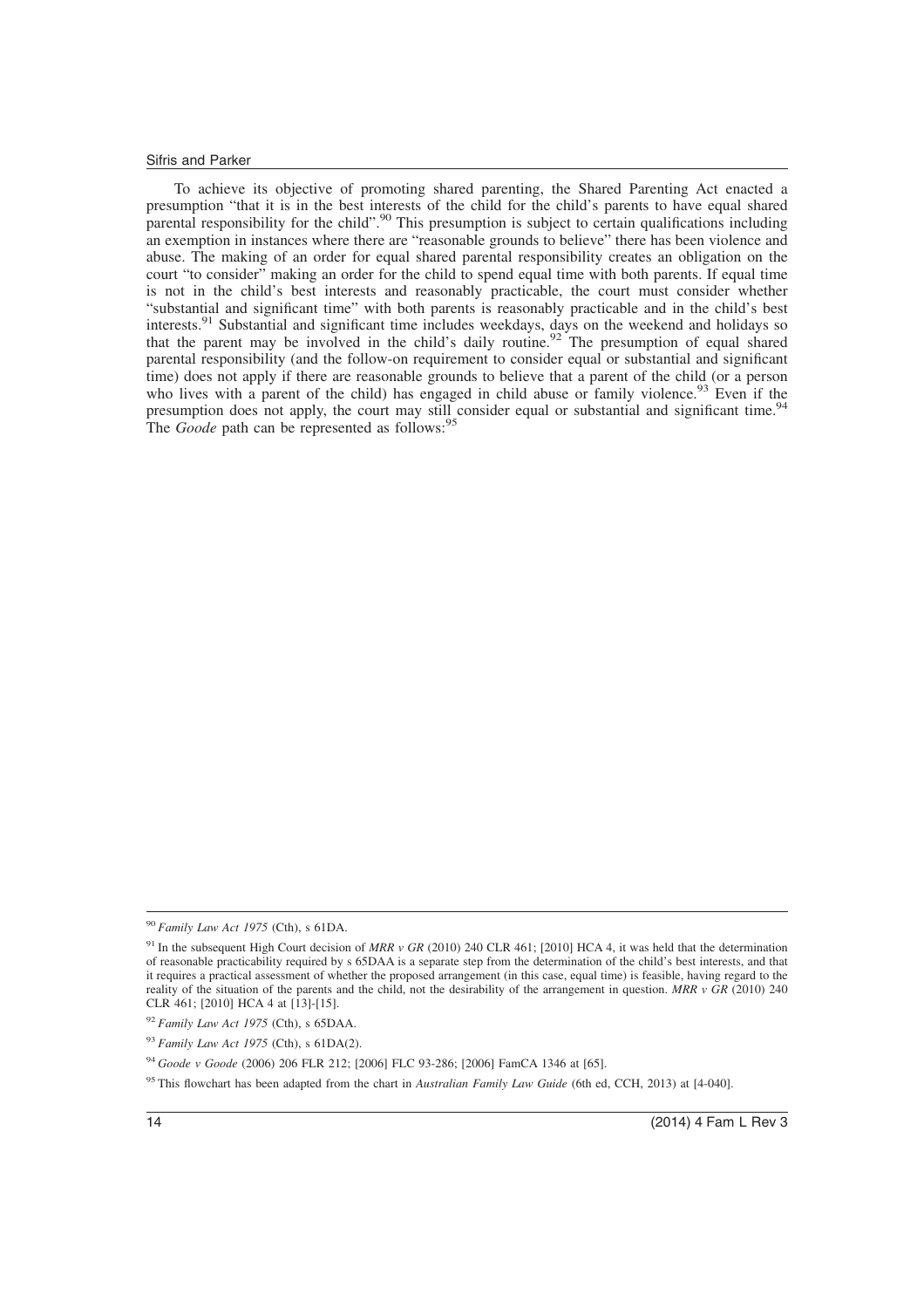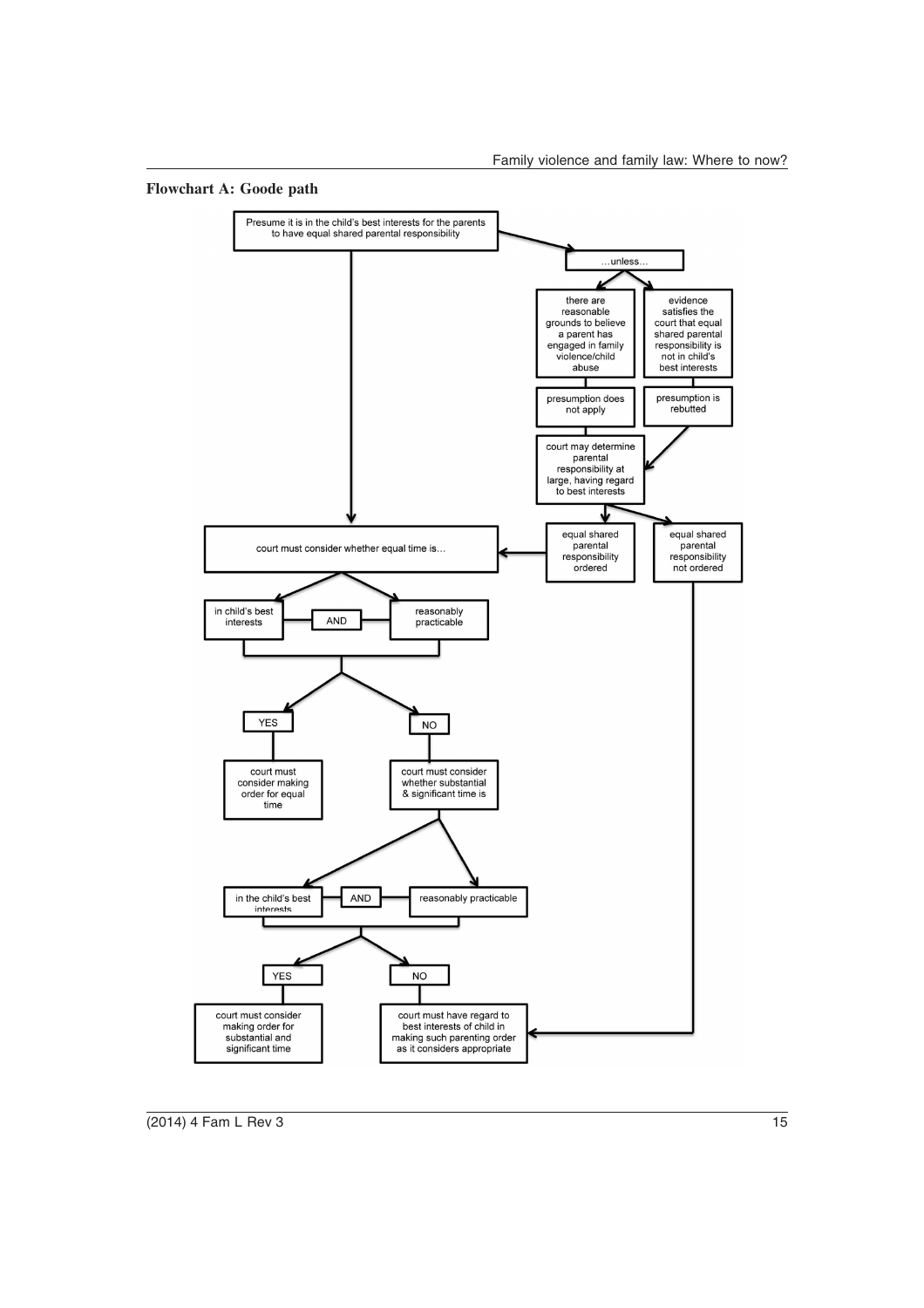Given the emphasis on shared parenting and the extent to which it has resulted in inappropriate parenting arrangements, the legislation has been criticised for favouring shared parenting over other considerations.<sup>96</sup> As Rathus has argued, the drafting of these provisions reveals a strong policy intent to encourage shared parenting and their structure draws the decision-maker towards shared-care time.<sup>97</sup>

While clearly the legislation does not create a presumption relating to the time children must spend with their parents, the presumption in favour of equal shared parental responsibility and the resultant *Goode* path for determining parenting arrangements have created two significant problems.

## **Misunderstanding of the law**

One such problem is widespread misconception and misunderstanding of the operation of the law. Many separating parents fail to distinguish between the presumption of equal shared parental responsibility and a presumption of equal time. This has resulted in the belief that equal shared parental responsibility means that they are entitled to equal time, ie 50-50 shared care arrangements for their children. Richard Chisholm encapsulates the general confusion regarding the law: "[M]any people continue to misunderstand the 2006 provisions as creating a right to equal time, or a presumption favouring equal time".<sup>98</sup>

This misunderstanding of the law has created unrealistic expectations regarding shared parenting arrangements which, regretfully, the most recent amendments have failed to address. Justice Strickland of the Family Court of Australia regards the misunderstanding of the law as having created "an observable tendency in matters that came before the Court to be characterised by disputation over amounts or blocks of time rather than quality of time".<sup>99</sup>

The effect of this is that many parents may be demanding inappropriate arrangements in the incorrect belief that they are entitled to them, or may be agreeing to such arrangements under the misapprehension that the law requires them to do so. This is particularly problematic in cases involving abuse or violence, where such arrangements may expose children to the risk of serious harm, and where power imbalances exacerbate the risk of victims of violence submitting to inappropriate demands for arrangements that do not meet the best interests of children.<sup>100</sup> This issue is directly relevant to those situations where parties reach agreement regarding parenting arrangements.

## **Domino effect**

The issues relating to the presumption in favour of shared parenting are not limited to circumstances where parties are brokering an agreement, but are further exposed where parties are unable to reach agreement and find themselves embroiled in a dispute. In such circumstances, following the *Goode* path once an order for equal shared parental responsibility is made, the court is obligated to consider shared care arrangements. This domino effect thus increases the possibility of orders for shared care arrangements.<sup>101</sup> Concerns arising from the designated legislative pathway in parenting disputes were identified as problematic in the Chisholm and Family Law Council reports in particular.<sup>102</sup>

<sup>98</sup> Chisholm, n 30, p 125.

<sup>101</sup> Family Law Council, n 22, p 31; Chisholm, n 30, pp 126, 129.

<sup>102</sup> Chisholm, n 30, pp 91, 120-136; Family Law Council, n 22, pp 16-17, 84, 88.

<sup>96</sup> See eg Rhoades H, "The Dangers of Shared Care Legislation: Why Australia Needs (Yet More) Family Law Reform" (2008) 36 *Federal Law Review* 279.

<sup>97</sup> Rathus Z, "Social Science or 'Legoscience'? Presumptions, Politics, Parenting and the New Family Law" (2010) 10 *Law and Justice Journal* 164 at 170.

<sup>99</sup> Strickland S, "Attachment Theory and Family Violence: A Judicial Perspective" (Paper presented at the AFCC 49th Annual Conference, Chicago, 6-9 July 2012) p 15, copy on file with the author.

<sup>100</sup> Kaspiew et al, n 3, pp 24, 169, 210-212, 222, 235, 245; Bagshaw et al, n 22, pp 98-99, 102; Family Law Council, n 22, p 83; Chisholm, n 30, pp 90-91.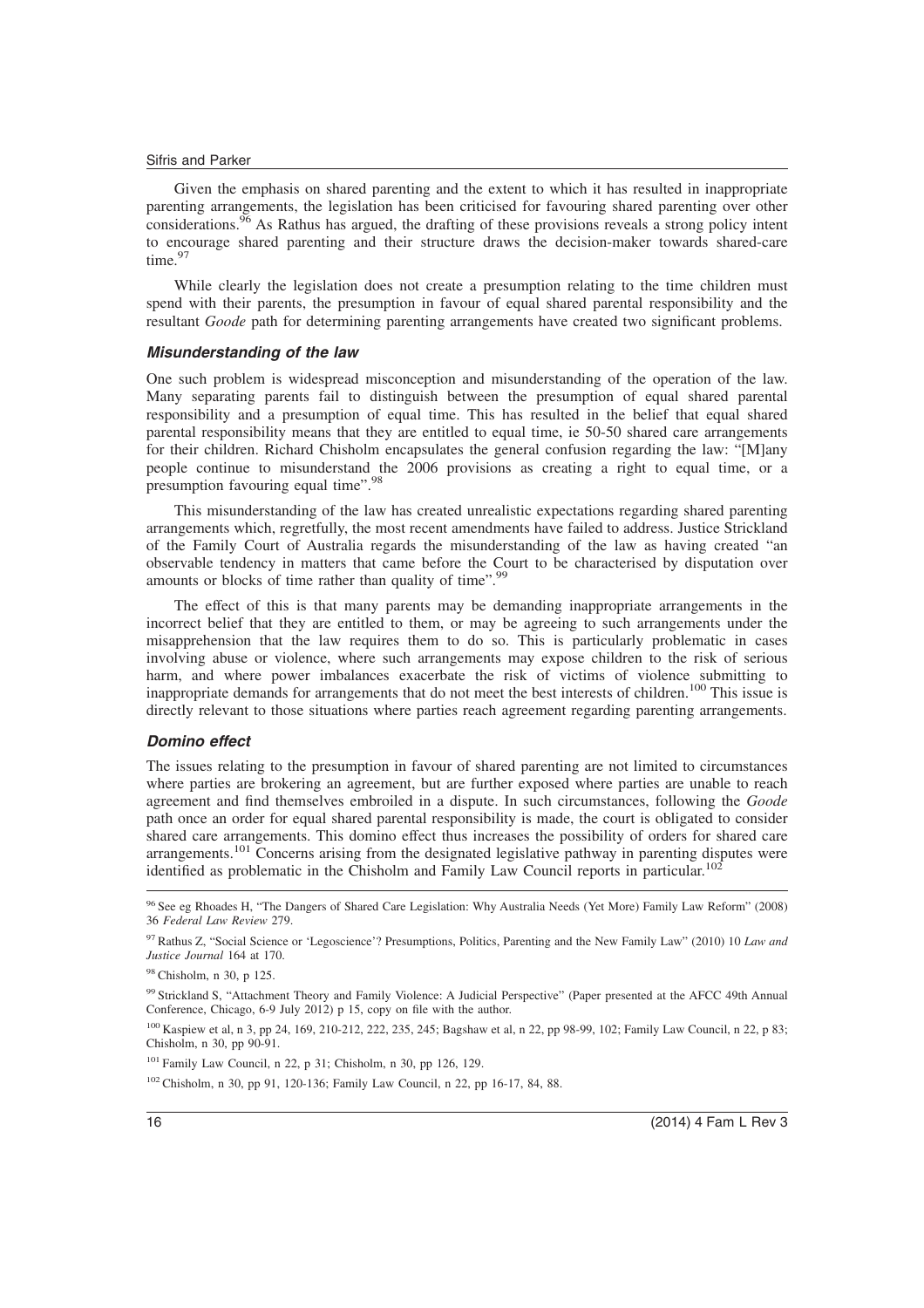Justice Strickland notes in his study that the continued association between the consideration of equal shared parental responsibility and time "creates the potential for the normative messages arising from the family violence reforms – namely the primacy of the children's safety and best interests – to be confused". $1$ 

This domino effect is particularly concerning in light of findings in the AIFS report that lawyers and litigants commonly accept that equal shared parental responsibility should apply, even in cases where there is evidence that it should not, and focus instead on issues relating to time arrangements. This point is further amplified by the comments of a then Federal Magistrate who participated in that study, to the effect that it was only in severe cases of violence that the presumption was not applied and care-time arrangements were restricted.<sup>104</sup> The study also found that equal shared parental responsibility had been provided for in 56% of judicially determined cases examined and, worryingly, this included cases involving allegations of family violence and child abuse.<sup>105</sup>

### **PRACTICAL IMPLICATIONS OF THE UNRESOLVED ISSUES**

Studies conducted by the AIFS confirm that violence and abuse are present in a variety of forms and often continue post separation.<sup>106</sup> The 2009 AIFS report found that of parents who used counselling, mediation or FDR to resolve their parenting arrangements, 32.9% reported having been physically hurt and 45.6% reported emotional abuse alone, with a total of 78.5% of participants having experienced either physical hurt, emotional abuse, or both.<sup>107</sup> The figures were even higher among the group of separated parents who had used the courts to resolve their parenting arrangements, with 49.9% reporting having been physically hurt and 43.6% reporting emotional abuse alone, bringing the total to  $90.5\%$  reporting conduct now recognised by the legislation as constituting family violence.<sup>108</sup>

The results of the second wave of AIFS studies published in 2010 indicate that the prevalence of both physical and emotional abuse had decreased post separation with only 4% (a decrease from 22% in wave 1) of parents reporting physical violence and  $45\%$  (a decrease from  $64\%$ ) of parents reporting emotional abuse.<sup>109</sup> Interestingly, nearly half of all mothers and fathers reported that emotional abuse had continued to occur post separation, particularly in the form of humiliating insults.<sup>110</sup>

From a positive perspective, the introduction of the expanded definitions of family violence and abuse means that the myriad of forms in which violence and abuse present should be captured within the *Family Law Act*. Theoretically, many more families who have shared parenting arrangements will, following the enactment of the Family Violence Act, be considered among those who have experienced violence or abuse and are thus exempt from participating in FDR and from the application of the *Goode* path. However, as the section that follows demonstrates, there remain significant impediments to the amendments having their full intended effect.

#### **Family violence underreported**

One such difficulty is the fact that family violence remains substantially underreported, with many survivors remaining reluctant to disclose the existence of conduct that constitutes family violence. As set out above, family violence is often not disclosed to FDR practitioners or courts, often as a result of fear of the perpetrator. Notwithstanding the removal of the "friendly parent" provision, non-disclosure may also result from fear of losing the children if a parent is seen to be challenging the inevitability of

<sup>103</sup> Strickland, n 99, p 28.

<sup>104</sup> Kaspiew et al, n 3, pp 209-210.

<sup>105</sup> Kaspiew et al, n 3, pp 184-189.

<sup>&</sup>lt;sup>106</sup> A first wave after the study of parents who separated after the reforms was conducted in late 2008 and fed into the 2009 evaluation. A second wave of the survey was conducted 12 months later about 28 months after parents had separated.

<sup>107</sup> Kaspiew et al, n 3, p 78.

 $108$  Kaspiew et al, n 3, p 78.

<sup>109</sup> Qu and Weston, n 3, p vii.

 $110$  Qu and Weston, n 3, pp 21-22.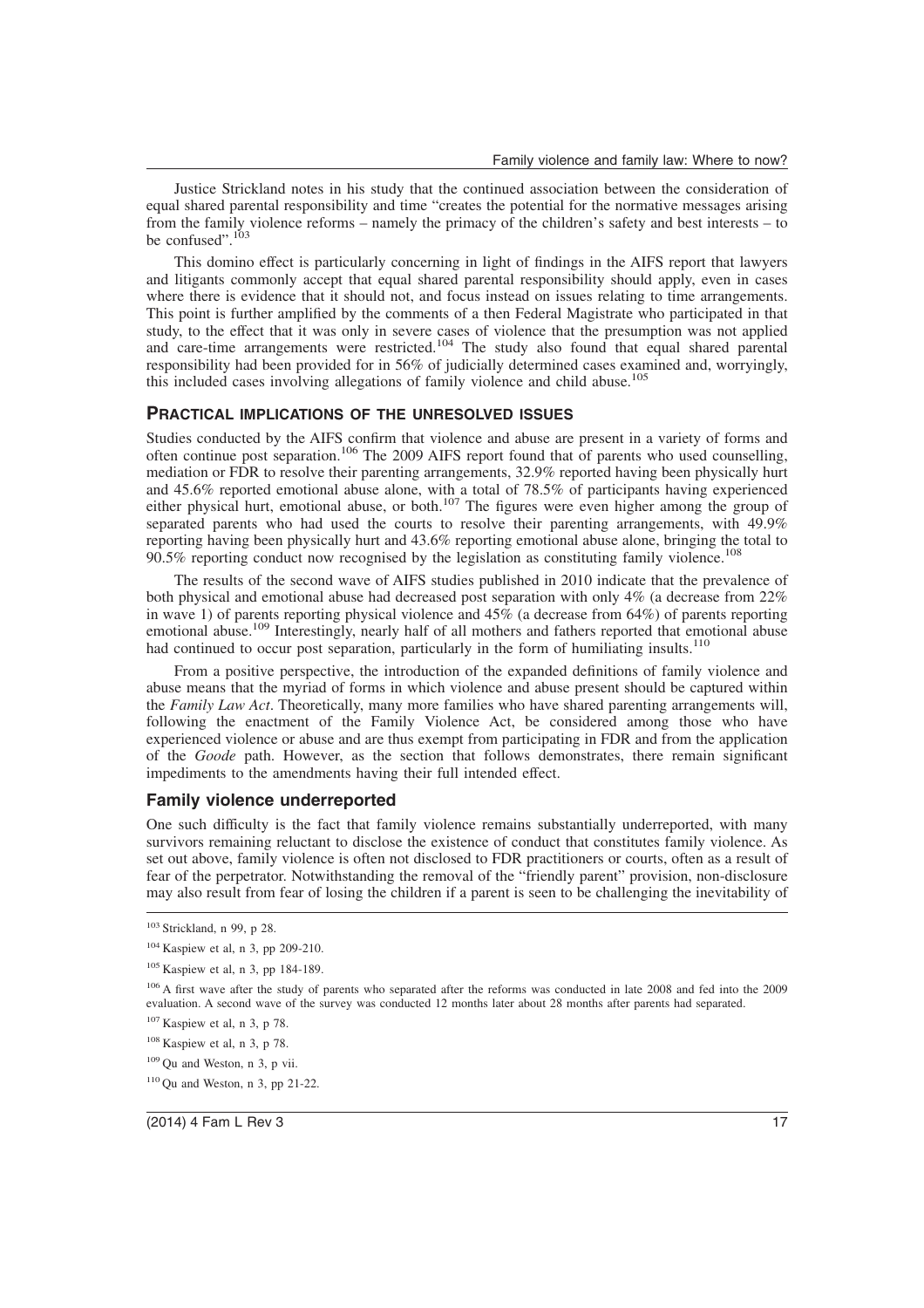an ongoing relationship between the children and their other parent.<sup>111</sup> Clearly, the fact that conduct experienced by a family falls within the expanded definitions of violence and abuse will be of limited assistance in formulating appropriate outcomes if judicial officers and others applying the legislative definitions are unaware of the existence of such conduct. The introduction of DOORS will also be of limited assistance and clearly a more holistic course of action needs to be implemented.

## **Misapplication of the Goode Path**

Justice Strickland's preliminary study indicates that since the enactment of the family violence reforms there is "less of a tendency" to make orders for parental responsibility. However, worryingly, he adds that "there has not necessarily been a reduction in orders requiring a child to spend equal time or substantial and significant time with a parent who is alleged to have behaved violently".<sup>112</sup> Thus, despite the legislative exemptions, orders for equal shared parental responsibility and substantially shared time continue to be made in inappropriate situations.<sup>113</sup>

Moreover, while neither FDR processes nor the presumption of equal shared parental responsibility and the consequent *Goode* path are designed to apply in circumstances where violence and abuse prevail, it is clear from the findings referred to above that these exemptions are not achieving their intended effect. The focus of the existing legislation, which assumes that "standard" family law cases do not involve violence and thus characterises violence as exceptional, gives inappropriate recognition to the prevalence of violence among separated families, particularly those who have engaged with the family law system. As Rathus has identified, the provisions that make up the *Goode* path are inclusionary in nature. Families are presumed in, unless they are identified as an exception, which may lead to families being included in the shared parenting scheme without the appropriateness of this inclusion being properly checked.<sup>114</sup> Thus, despite the progress made by the Family Violence Act, families who have experienced family violence or child abuse continue to face significant difficulties in a system that remains focused on ideals of cooperative decision-making and shared parental time.

## **STRATEGIES AND PROPOSALS**

At first glance it would seem as if the Family Violence Act has made significant and beneficial changes to the conduct of disputes regarding children, particularly in cases of violence and abuse. However, in reality it has merely tinkered around the edges. In particular, it has failed to directly address two of the most significant and concerning issues relating to the manner in which parenting disputes are dealt with. It is thus suggested that, unless this situation is rectified, the recently introduced amendments requiring the prioritisation of children's safety over meaningful relationships will remain largely impotent.<sup>115</sup> So long as the shared parenting focus of the 2006 reforms remains, victims of violence will continue to agree to shared parenting arrangements and the courts will continue to make such orders. With this emphasis comes the ongoing risk that the favoured co-parenting model will be imposed on many families for whom it is inappropriate or dangerous. At the very least the legislative framework must accommodate processes and procedures capable of identifying violent and abusive behaviour and prevent victims from slipping through the legal net into harm's way.

<sup>111</sup> Laing L, *No Way to Live: Women's Experiences of Negotiating the Family Law System in the Context of Domestic Violence* (University of Sydney and Benevolent Society, 2010) p 11.

<sup>112</sup> Strickland, n 56, p 19.

<sup>113</sup> Rathus, n 97 at 166, 169.

<sup>114</sup> Rathus, n 97 at 175.

<sup>115</sup> *Family Law Act 1975* (Cth), s 60C(2A).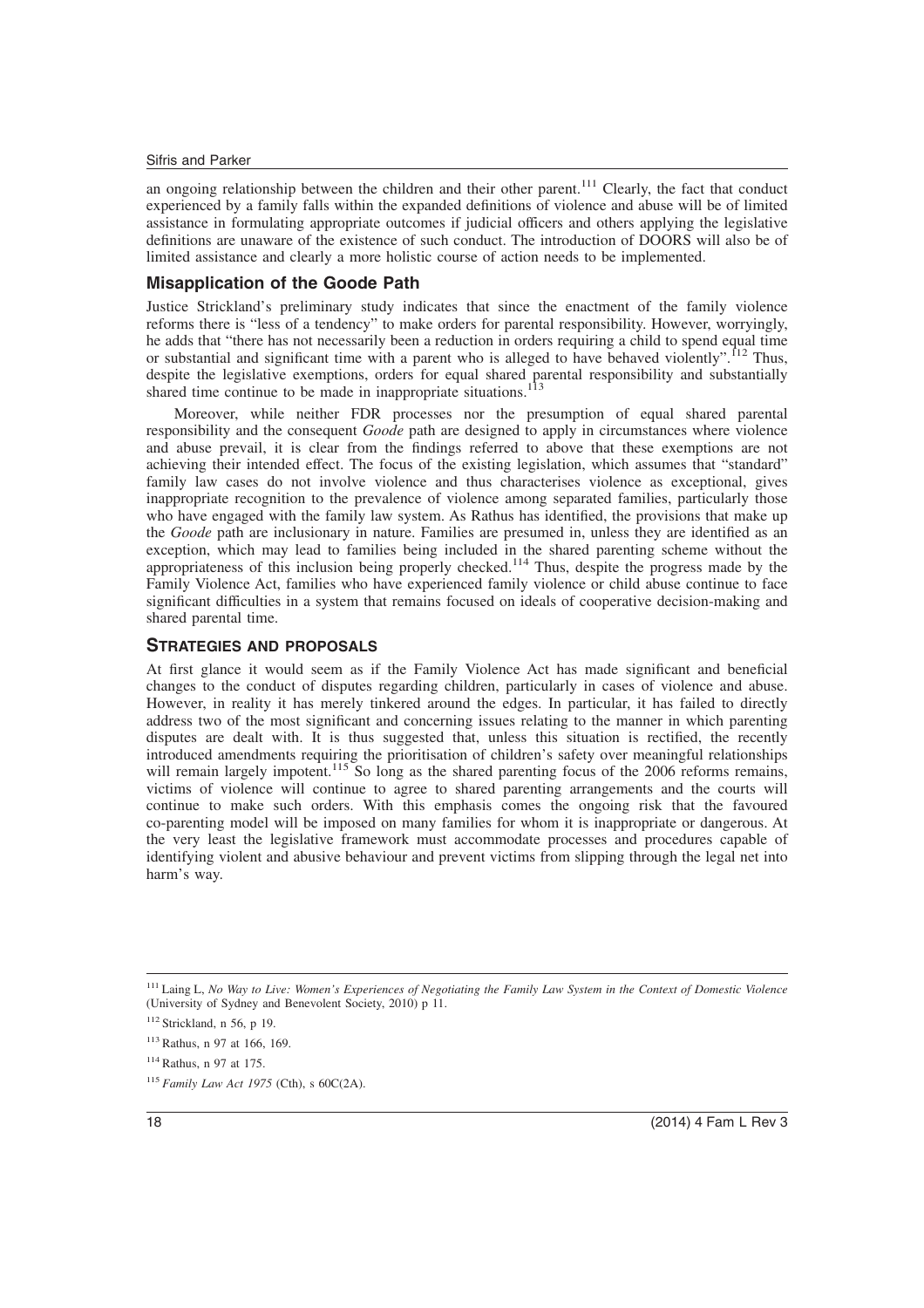It is clear that the existing federal government has little intention of retreating from a philosophy of shared parenting. Thus, without proposing radical reform and within the confines of the existing legislation, the following sections advocate proposals which to some extent reconcile the twin objects of the legislation, establishing a meaningful relationship with both parents and the protection of children from harm. It is not suggested that this is the ideal position but the authors are of the opinion that it contains a workable compromise.

## **Participation in family dispute resolution**

The findings set out above indicate that many families who have experienced violence are slipping through the cracks and the Family Violence Act has failed to address this issue. Thus, as a first priority, amendments to the legislation must close the gaps and ensure that the net is cast sufficiently widely to trap all forms of violence and abuse at the earliest possible juncture. A failure to identify and deal appropriately with family violence can lead to parties agreeing to inappropriate arrangements or floating down the *Goode* path with inappropriate and unsafe parenting arrangements as the end result. It is thus recommended that four fundamental changes be made to the FDR process.

First, the processes for screening for family violence must be further improved and coordinated. The screening process may be modelled on or used in conjunction with the recently developed comprehensive Family Law DOORS tool.<sup>116</sup> It is recognised that prior to the commencement of family dispute resolution many FDR practitioners undertake screening processes. Moreover, the *Family Law (Family Dispute Resolution Practitioners) Regulations 2008* (Cth) provide for a comprehensive list of factors and checklists that must be considered in an assessment of whether FDR is appropriate, many of which involve the use of comprehensive checklists. $117$ 

However, these screening procedures are not legislatively mandated. Sections 10H, 10J and 60I of the *Family Law Act* and the FDR Practitioners Regulations should be amended to provide for a consistent, mandatory and reportable screening process to be undertaken in relation to every family *prior* to FDR being undertaken. This should specifically take into account the expanded definitions of violence and abuse as introduced by the Family Violence Act. It is thus recommended that the mandatory screening process include, in addition to any other screening procedures chosen by the relevant FDR practitioner or relevant body, the compulsory completion by *both* parties of a prescribed checklist addressing each of the elements which are now recognised as constituting child abuse and family violence; and a requirement that the FDR practitioner certify that each of the factors has been considered as part of the screening process and which, if any, of the factors apply or potentially apply in each case. This may be utilised as a starting point to implement a reliable, effective and consistent screening process throughout all relationship centres.

The use of a similar checklist may also be appropriate where parties are being interviewed by a family consultant or family report writer in the context of court proceedings. This would provide an additional screening point and facilitate a further opportunity for disclosure in cases where parties had been reluctant to disclose violence or abuse early in the process or had not attended FDR for reasons unrelated to violence, such as circumstances of urgency. It would also further emphasise to parties that concerns about the types of behaviours that constitute violence and abuse are taken seriously and that shared parenting outcomes are not automatic.

Second, the word "reasonable" must be removed from s 60I(9) of the *Family Law Act* so that when exempting parties from FDR it is unnecessary that "the court is satisfied that there are *reasonable* grounds to believe" that family violence or abuse has been perpetrated or there is a risk that such conduct will be perpetrated.<sup>118</sup> Such an amendment would be consistent with the Family Violence Act's removal of the objective "reasonableness" requirement from the definition of family

<sup>116</sup> See http://www.familylawdoors.com.au viewed 20 February 2014.

<sup>&</sup>lt;sup>117</sup> *Family Law (Family Dispute Resolution Practitioners) Regulations 2008* (Cth), reg 25. See, for example, Australian Government Attorney-General's Department, *Screening and Assessment in the Family Relationship Centres and The Family Relationship Advice Line: Practice Framework and Guidelines* (2006).

<sup>&</sup>lt;sup>118</sup> *Family Law Act 1975* (Cth), s 60I(9), emphasis added. See the earlier discussion.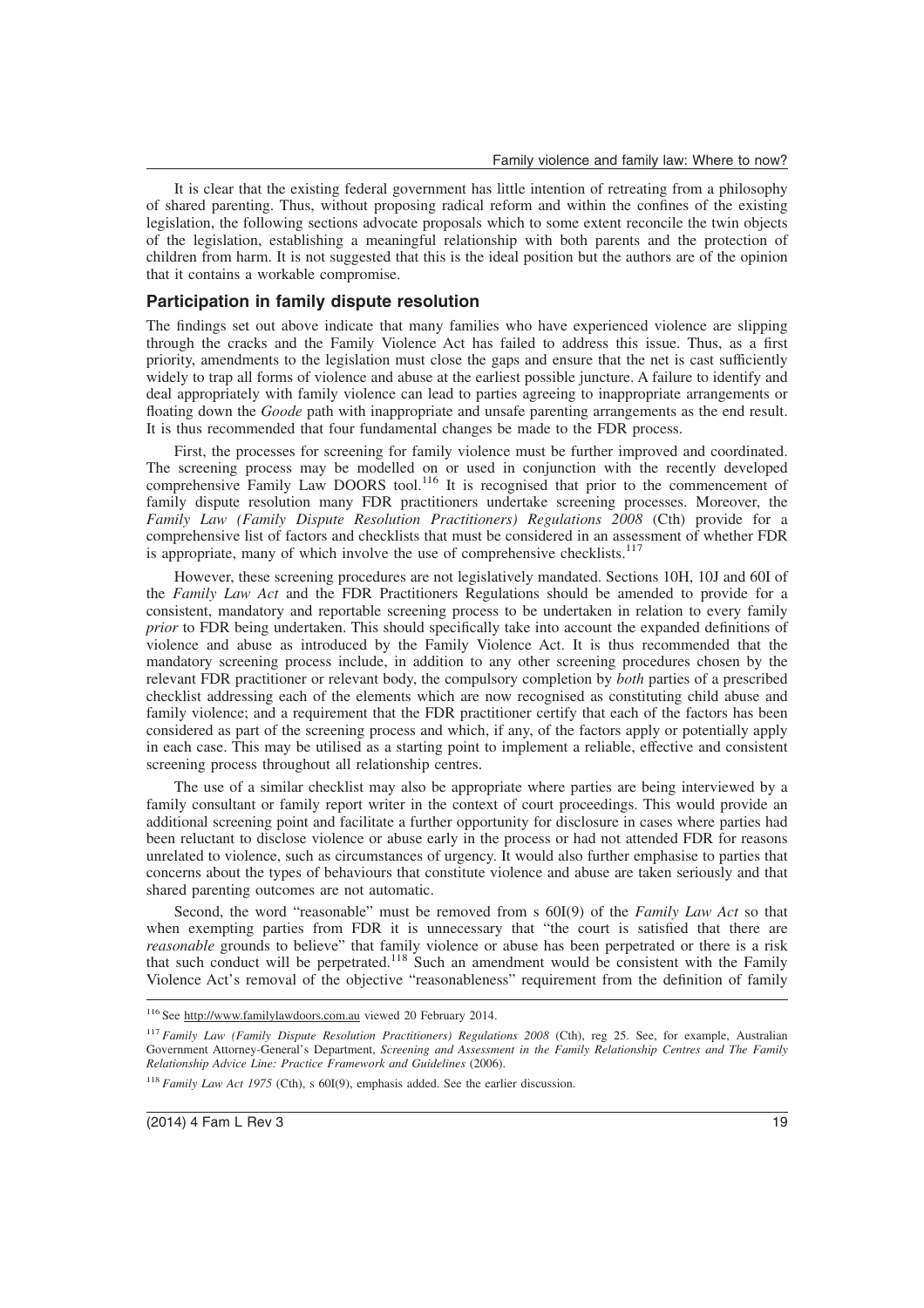violence.<sup>119</sup> It would also address the concerns raised in various studies as to the difficulty and inappropriateness of undertaking an objective assessment of an issue as complex and subjective as the effects of family violence<sup>120</sup> and, moreover, it would address the issue of the burden of proof being placed on the victim.<sup>121</sup> While it is recognised that there is a distinct difference between assessing whether fear is reasonable, and a judgment call as to whether it is reasonable to conclude that violence or abuse has occurred, it is suggested that in relation to violence and abuse any requirement of "reasonableness" must be expunged from the *Family Law Act*.

Third, subject to exceptions relating to violence and abuse, the negotiations that take place during the FDR process are confidential and inadmissible in court proceedings. Information obtained at intake sessions should be subject to similar rules and, in circumstances where issues of violence and abuse arise, such information should not be confidential and should be admissible in court proceedings.<sup>122</sup> Intake processes are arguably already excluded from the operation of the confidentiality provisions contained in ss  $10H(1)$  and  $10J(1)(a)$  of the *Family Law Act* which provide that communications "while the practitioner is conducting family dispute resolution" are confidential and inadmissible.<sup>123</sup> However, to ensure that the family law courts are alerted to issues of violence and abuse that are detected during the intake session, the legislation should explicitly state that the FDR practitioner should alert the family law courts to incidences of or the risk of family violence and abuse. With this information to hand the courts will have no difficulty in granting an exemption that parties attend FDR prior to making application to court.<sup>124</sup> Moreover, as the courts will be aware of the issues relating to violence and abuse, the presumption of equal shared parental responsibility will not apply, rendering the *Goode* path nugatory.

Finally, in order to tie in the definitions of family violence and abuse as contained in the *Family Law Act* with the FDR process, a note should be included at the end of s 60I(9)(b) of the *Family Law Act* reminding the reader of the relevant definitions of family violence and child abuse. These definitions should also be contained within the pro forma Affidavit of Non-Filing FDR Certificate.<sup>125</sup> Furthermore, a requirement should be introduced to ensure that registrars and judicial officers specifically consider each element of the new definitions before refusing to grant an application for an exemption from the requirement to attend FDR.

It is suggested that these four amendments, although relatively simple, would facilitate meaningful changes "on the ground" arising from the reformed definitions of family violence and abuse contained in the *Family Law Act*. It is unlikely that any legislative measures will adequately address the endemic reluctance of victims of violence and abuse to disclose such behaviour. However, the proposed screening requirements may go some way towards encouraging disclosure by providing a clear message to participants of the types of conduct that constitute violence and abuse. Furthermore,

<sup>&</sup>lt;sup>119</sup> See earlier discussion.

 $120$  Bagshaw et al, n 22, p 95.

 $121$  Kaspiew et al, n 3, p 250.

<sup>&</sup>lt;sup>122</sup> See *Family Law Act 1975* (Cth), ss 10H and 10J in relation to the confidentiality and inadmissibility of communications in family dispute resolution. For a discussion of the barriers to the courts' determination of children's best interests arising from the requirements of confidentiality in non-court processes (in the context of family counselling), see *Harkiss v Beamish* (2011) 251 FLR 412; [2011] FMCAfam 527 and *Unitingcare Unifam Counselling Mediation v Harkiss* (2011) 252 FLR 309; [2011] FamCAFC 159.

<sup>&</sup>lt;sup>123</sup> Harman J, "Confidentiality in Family Dispute Resolution and Family Counselling: Recent Cases and Why They Matter" (2011) 17 *Journal of Family Studies* 204 at 205-207, 209-212; *Rastall v Bull* (2010) 44 Fam LR 256; [2010] FMCAfam 1290.

<sup>124</sup> *Family Law Act 1975* (Cth), s 60I(9).

<sup>&</sup>lt;sup>125</sup> This is filed by parties who have not attended upon a family dispute resolution practitioner and have not obtained a certificate and who seek to be excused by the court from doing so.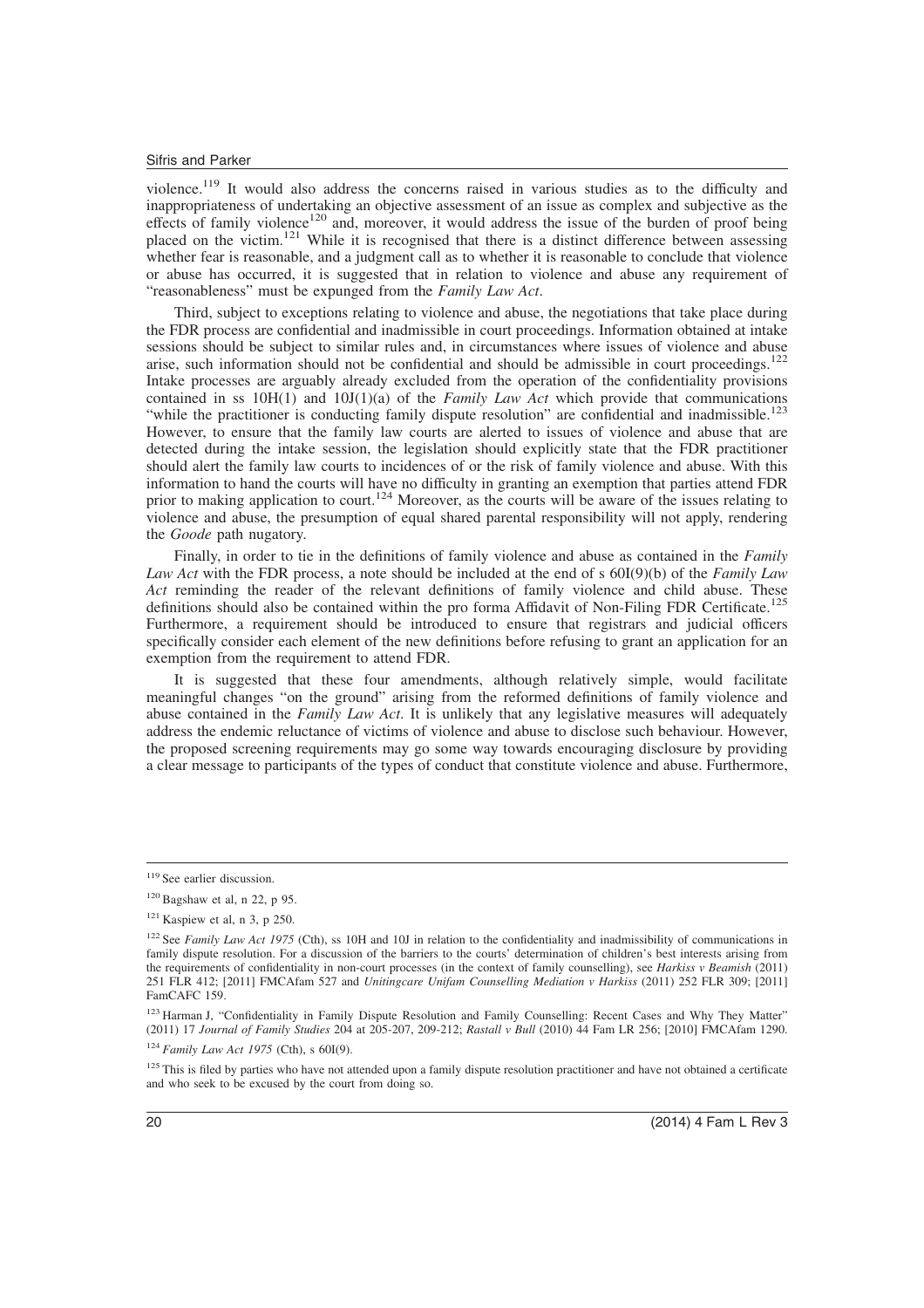they will emphasise the importance of identifying such behaviours and the necessity for taking appropriate safety measures within the system. A combination of these amendments should go some way towards ensuring that the number of parties who have been exposed to family violence or abuse and who are subject to the FDR process is kept to a minimum. Additionally, the family law courts will be given a "heads up" on these issues.

## **Adjustments to the Goode path**

Even with rigorous screening processes it is recognised that families will continue to slip through the cracks and appear before the family law courts with family violence and abuse remaining undetected. Additional amendments to the *Family Law Act* are required to address the domino effect of such parties floating down the *Goode* path and to assist with the prevention of shared care arrangements from being ordered in inappropriate cases. The thrust of these amendments must be to shift the initial enquiry away from shared parenting to one of whether there has been violence or abuse. These amendments are required notwithstanding the undercurrent of rumblings which suggest that, given the frequency of violence, the *Family Law Act* places too much emphasis on the history of family violence rather than the current situation "making it difficult to deal with all relevant cases".<sup>126</sup> This issue may be relevant to s 67ZBB of the *Family Law Act*, which requires the court to deal with matters of violence and abuse as "expeditiously as possible".

A potential method of achieving this shift would be to amend s 61DA of the *Family Law Act*, which contains the presumption in favour of equal shared parental responsibility so that the court's first enquiry is a determination of whether it is satisfied that there is no history or substantial risk of family violence or child abuse. If the court determines that there is no such history or risk, the *Goode* path, as presently set out in the legislation, including the rebuttable presumption in favour of equal shared parental responsibility, can continue to apply.

However, if the court is not satisfied of the absence of a history or substantial risk of child abuse or family violence, a presumption should be enacted to the effect that it is not in the best interests of the child for the parents to have equal shared parental responsibility, and there should be no requirement for the court to consider any type of shared care arrangement. The introduction of a presumption against shared responsibility in cases of violence or abuse was made by the House of Representatives Standing Committee on Family and Community Affairs in the context of the 2003 Inquiry, which led to the introduction of the 2006 shared parenting reforms, but was not implemented.<sup>127</sup>

It is recognised that based simply on the best interests of the child, and without reference to the presumption of equal shared parental responsibility, there will be instances where, notwithstanding the existence or the risk of family violence and abuse, the court will make orders for shared parental responsibility. Worryingly, one of those circumstances may be where orders for equal shared parental responsibility are made with the consent of the parties. Presently, once such orders are in place and irrespective of any history or risk of family violence or abuse, s 65DAA comes into play and the court is obliged to consider whether equal or substantial and significant time are in the child's best interests and reasonably practicable. To avoid this scenario, s 65DAA should be amended to reflect that the court is only obliged to consider these options if it has determined that there is no history or substantial risk of family violence. Of course this does not preclude a court from ordering equal or substantial and significant time, but this will only occur based purely on best interests considerations and not through mandatory consideration of such arrangements. The corollary of such an amendment

<sup>126</sup> Parkinson P, "Violence, Abuse and the Limits of Shared Parental Responsibility" (2013) 92 *Family Matters* 7 at 12.

<sup>&</sup>lt;sup>127</sup> House of Representatives Standing Committee on Family and Community Affairs, Parliament of the Commonwealth of Australia, *Every Picture Tells a Story: Report on the Inquiry into Child Custody Arrangements in the Event of Family Separation* (2003), p xxi.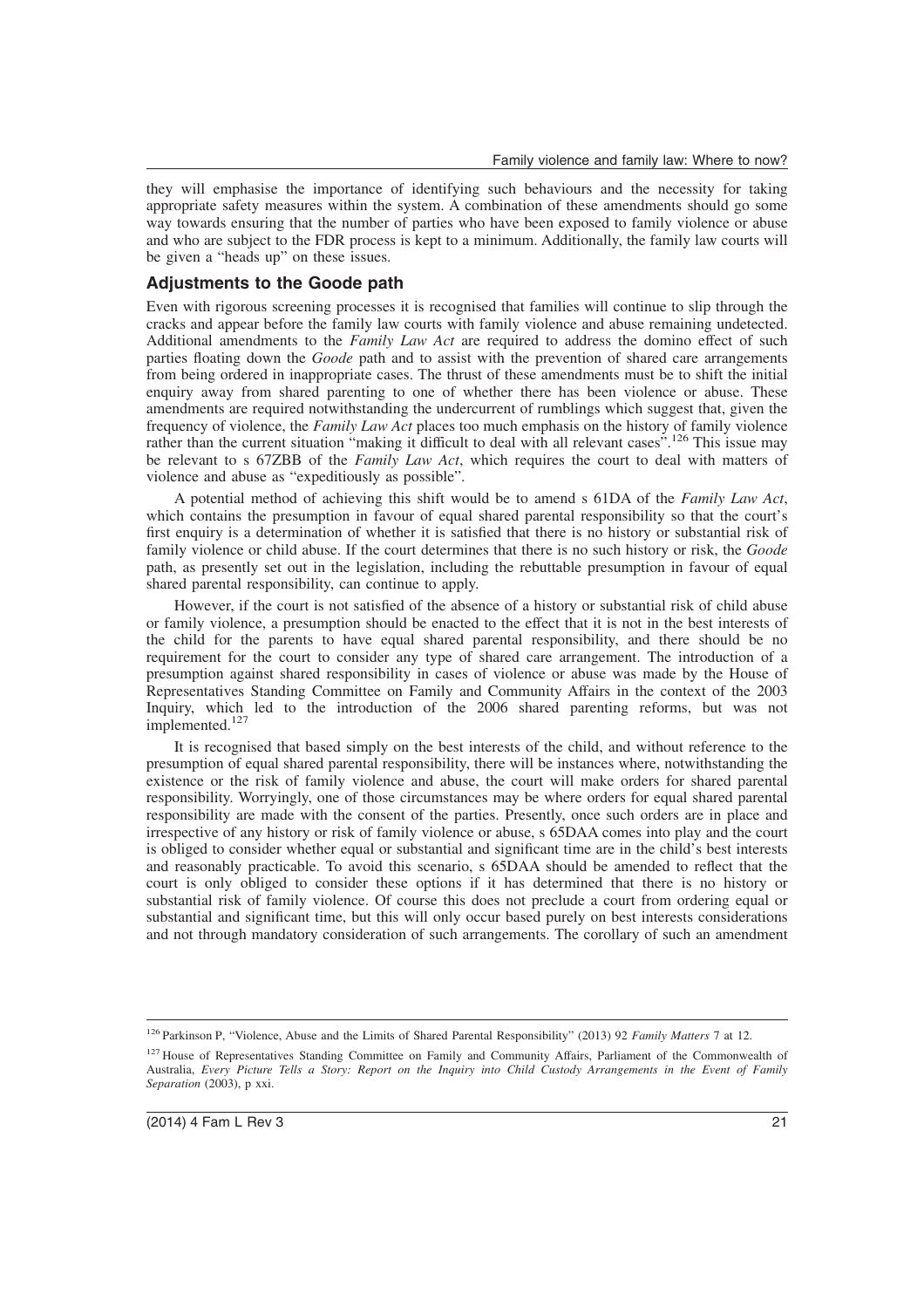will be that the family law courts will only be legislatively mandated to consider equal or substantial and significant time where the presumption of equal shared parental responsibility applies *and* the court has considered the issues and made a negative determination as to the existence or substantial risk of family violence and abuse.

The final issue that needs to be discussed is the occurrence of once-off situational violence which clearly falls within the definition of family violence. For an example, a woman discovers messages on her partner's phone indicating that he is having an affair. In a totally uncharacteristic fit of temper she smashes his phone, swears obscenities at him and threatens to murder him such that he fears for his safety. If the suggested amendments are enacted the presumption of equal shared parental responsibility will not apply and the court will not follow the *Goode* path. The matter will be determined purely on the basis of the best interests of the child. This does not mean that a court cannot make orders for equal shared parental responsibility or for equal or substantial or significant time but it is not mandated to consider such orders.

These amendments will give true meaning to the emphasis that the Family Violence Act places on protection from harm. In circumstances where the court is considering issues of parental responsibility and the time a child is to spend with a parent, the primacy of the protection from harm over the establishment of a meaningful relationship with parents demands that all family violence and abuse, irrespective of currency, be taken seriously and that the ubiquitous best interests principle provide the compass for making parenting orders. Hence these issues must be determined solely on the basis of the best interests of the child and the *Goode* path must be avoided. The relevance of the currency of the allegations can be determined when assessing what orders are in the child's best interests.

Following such changes, the *Goode* path could then be represented as follows: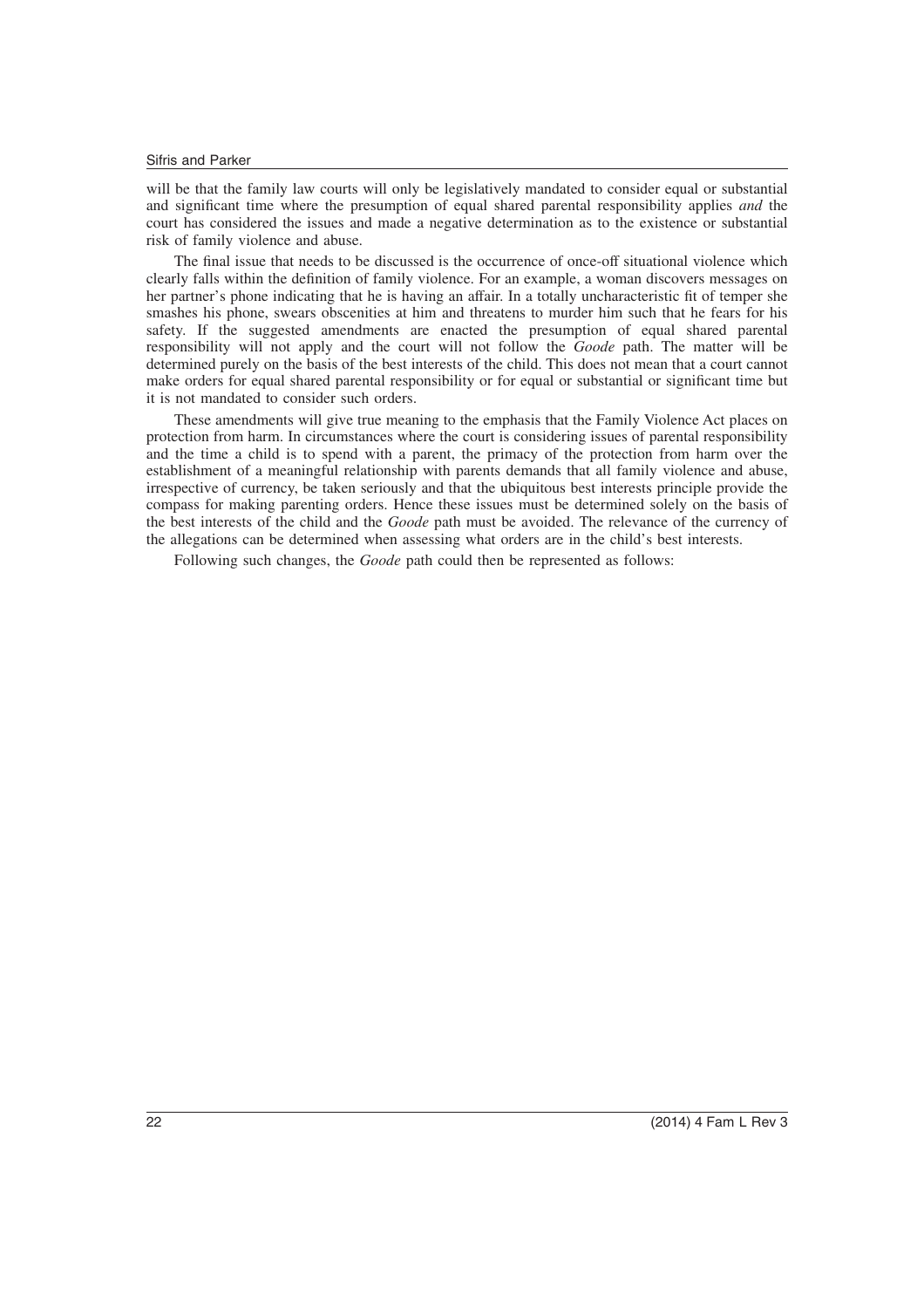

**Flowchart B: Proposed reformed Goode path**